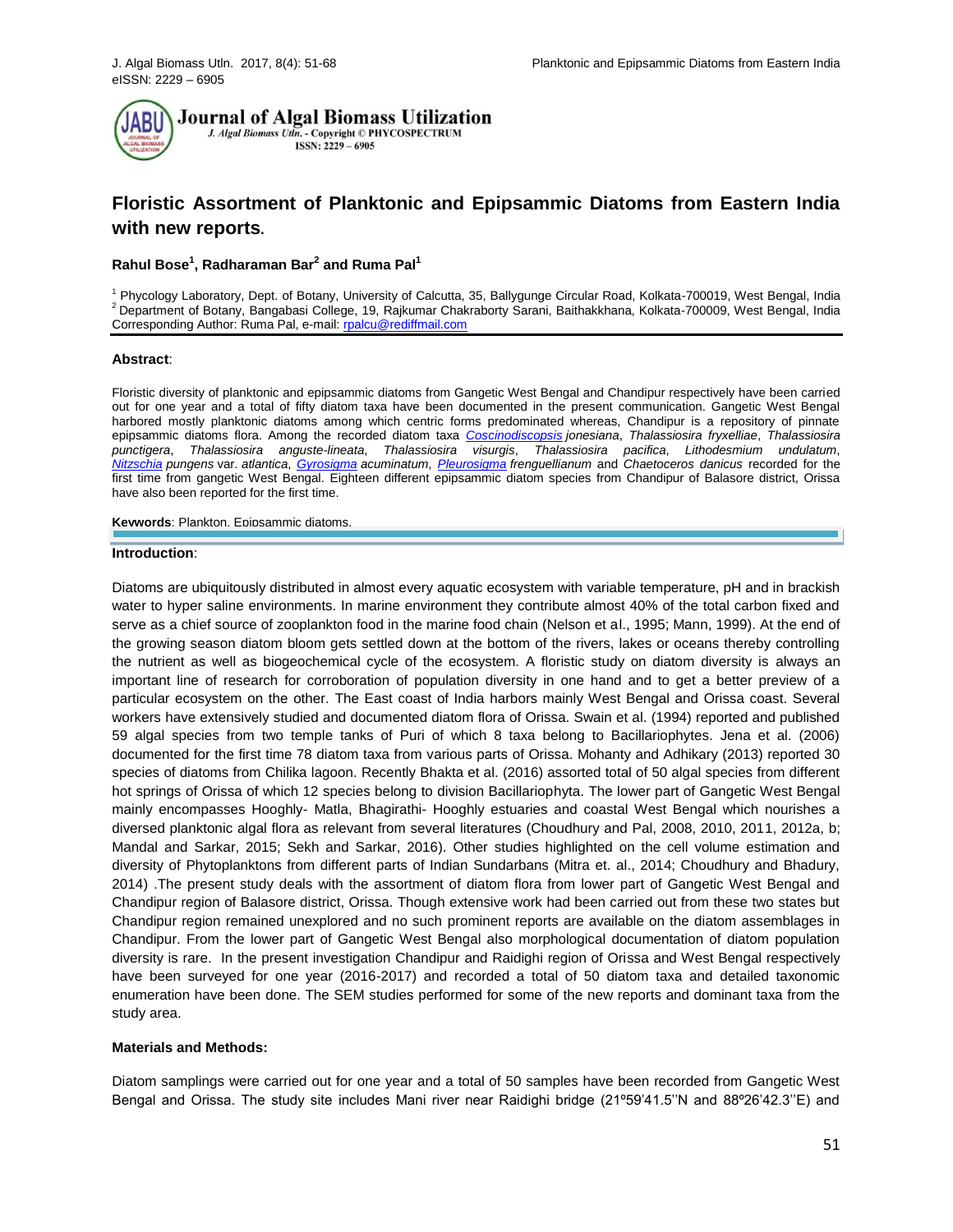Chandipur area of Balasore district, Orissa (21º43'99'' N and 87º01'49'' E). Planktonic diatoms were sampled using phytoplankton net of mesh size 20μm, through which approximately 50 L of water had been passed and the final volume was brought to 50ml and stored in polythene sampling bottles. As for epipsammic diatoms the surface of the substratum had been scrapped with a very fine scalpel and stored in 50ml falcon tube. The samples were then brought to the laboratory. The turbid soup procured both from the water sample and after washing off the brownish layer on the sand particles, the samples were segregated into two fractions. One fraction was subjected to centrifugation at 10000rpm for 15 minutes. The pellet thus obtained was fixed with 4% formalin for taxonomic enumeration. The other fraction was treated to acid hydrolysis as per protocol of Hassle (1978) with slight modifications. Acid hydrolysis was required to digest the organic casing of the diatom frustules and to get a better preview of the intricate ornamentation under scanning electron microscope (SEM).

Photomicrographs were taken under light microscope (Carl- Zeiss Axiostar) using digital camera (Canon T2-T2 1, 6x SLR 426115). Taxonomic enumeration of diatoms was done using suitable monographs viz. Cupp, 1943; Subhramanyan, 1946; Das and Adhikary, 2014; Round et. al. 1990; Husted, 1930 and verified from Algaebase, a listing of the world's algae [\(http://www.algaebase.org\)](http://www.algaebase.org/).

For SEM identification the samples were first acid hydrolyzed followed by washing with distilled water and centrifugation at 12000rpm for 10 minutes. The washing step was repeated four times in order to neutralize the diatom frustules and remove excess acid (Hassle, 1978). Finally the frustules were dissolved in 75% ethanol to avoid bacterial contamination till further analysis. Before SEM analysis a drop of the sample was taken on an ethanol wiped glass cover slip (Blue Star) and dried at room temperature at sterile condition. The glass cover slip was then placed on carbon tape and put in Quorum (Q 150 TES) platinum coater to coat the samples with platinum (6nm). Photograghs have been taken with the use of Carl Zeiss EVO 18 (EDS 8100) microscope with Zeiss Inca Penta FETX 3 (Oxford instruments) attachment.

## **Results and Discussion:**

From the present survey a total of 50 diatom taxa were recorded from two different sites of eastern India for the first time. Raidighi of gangetic West Bengal had the maximum variety of planktonic diatoms with a report of over 30 species among which centric diatoms dominated over pennate ones. There were 6 different species of *Thalassiosira* followed by 4 species of *Coscinodiscus*, 3 species of *Skeletonema*, 2 species each of *Rhizosolenia*, *Odontella*. Among them diatom taxa like *[Coscinodiscopsis](http://www.algaebase.org/search/?genus=Coscinodiscopsis) jonesiana*, *Thalassiosira fryxelliae*, *Thalassiosira punctigera*, *Thalassiosira anguste-lineata*, *Thalassiosira visurgis*, *Thalassiosira pacifica*, *Lithodesmium undulatum*, *[Nitzschia](http://www.algaebase.org/search/?genus=Nitzschia) pungens* var. *atlantica*, *[Gyrosigma](http://www.algaebase.org/search/?genus=Gyrosigma) acuminatum*, *[Pleurosigma](http://www.algaebase.org/search/?genus=Pleurosigma) frenguellianum* and *Chaetoceros danicus* would be reported for the first time from gangetic West Bengal. Chandipur of Balasore district, Orissa harboured 18 different epipsammic diatom species and would also be reported first time from that site. Systematic enumeration of Bacillariophytes had been based on Round et al. (1990) and Medlin and Kaczmarska (2004). Taxonomic enumerations of the recorded taxa are as follows:

PHYLUM: [BACILLARIOPHYTA](http://www.algaebase.org/browse/taxonomy/?id=139141) CLASS: [COSCINODISCOPHYCEAE](http://www.algaebase.org/browse/taxonomy/?id=120727) ORDER: [COSCINODISCALES](http://www.algaebase.org/browse/taxonomy/?id=77851) FAMILY: [COSCINODISCACEAE](http://www.algaebase.org/browse/taxonomy/?id=77924)

*[Coscinodiscus](http://www.algaebase.org/search/?genus=Coscinodiscus) radiatus* Ehrenberg (Fig. 1g; 4c)

(Cupp, 1943, pp.56, fig.20; Chowdhury and Pal, 2008, pp.32, fig. 1 E; Sar et al. 2010, pp.9, fig. 45-50)

Cells flat, coin-shaped discs, valves flat, 50-60µm in diameter; valve surface with coarse areolae, without rosette or central area, areolae nearly same size on whole valve.

SEM observation: Central area with conspicuous rosette, larger areolae, surrounded by less developed hyaline area, areolar pattern radial, spiraling decussate arcs, macrorimoportulae larger than microrimoportulae, slightly wider at top than at base (fig. 4c)

Occurrence: Planktonic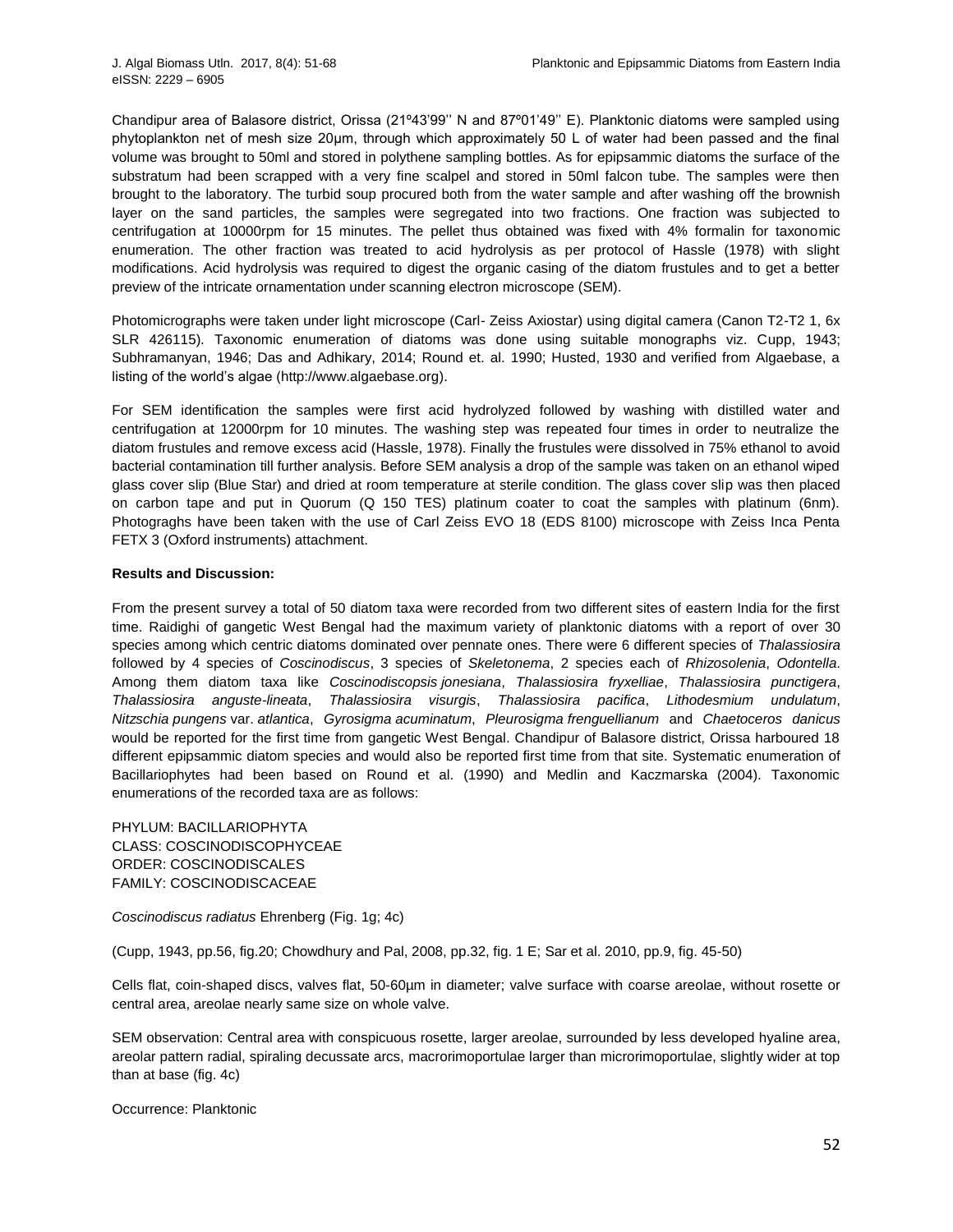*[Coscinodiscus](http://www.algaebase.org/search/?genus=Coscinodiscus) perforatus* Ehrenberg (Fig. 4a)

(Sar et al. 2010, pp.6, fig. 25-32)

Frustule valve circular, flat, 80µm in diameter, valve mantle abruptly sloped, shallow, one to three rows of areolae, areolar pattern radial, secondary forming spiraling decussate arcs; central rosette commonly ordered around a hyaline, irregular, central area.

Occurrence: Planktonic

*[Coscinodiscus](http://www.algaebase.org/search/?genus=Coscinodiscus) centralis* Ehrenberg (Fig. 1d; 4d)

(Subhramanyan, 1946, pp. 98, fig. 49, 55, 58-59; Lee et al., 2015, pp. 579, fig. 4f-g)

Cells disc-shaped; valves convex, 70-196μm in diameter; valve areolated with clear rosette; chamber openings clear; both radial and secondary spiral systems of areolae present; valve edge narrow and striated.

Occurrence: Planktonic

*[Coscinodiscopsis](http://www.algaebase.org/search/?genus=Coscinodiscopsis) jonesiana* Sar and Sunesen (Fig. 1c; 4b)

[Homotypic Synonym: *[Coscinodiscus jonesianus](http://www.algaebase.org/search/species/detail/?species_id=Jd2ccbaecafa60fe4)* (Greville) Ostenfeld]

(Sar and Sunesen, 2008, pp. 404, fig. 4-9; 10-14)

Cells solitary; valve convex, flat or slightly depressed in the centre, circular outline, diameters ranging from 75- 226μm.

SEM observation: Central rosette of areolae with eccentric location of the foramina, visible as a hyaline area internally, cribum with complex pattern of perforations.

Occurrence: Planktonic

FAMILY: [HEMIDISCACEAE](http://www.algaebase.org/browse/taxonomy/?id=77911)

*[Actinocyclus](http://www.algaebase.org/search/?genus=Actinocyclus) normanii* Hustedt (Fig. 1a)

(Vidaković et al., 2016, pp. 203, fig. 1A-G)

Valves circular; one valve concave and other convex in the middle, diameter ranges from 15.8–50μm; valves with patterns of radiating parallel rows of areolae; species can occur as single cells or as colonies.

Occurrence: Planktonic

FAMILY: [AULACODISCACEAE](http://www.algaebase.org/browse/taxonomy/?id=77934)

*[Aulacodiscus](http://www.algaebase.org/search/?genus=Aulacodiscus) johnsonii* var. *amherstia* Sims and Holmes (Fig. 1b)

(Chowdhury and Pal, 2008, pp. 35, fig. 1H)

Cells discoid; valves with a circular outline, flat with six conical processes symmetrically arranged near margin, areolated; intercalary bands present; chromatophores small, numerous; cells 50-60μm in diameter.

Occurrence: Planktonic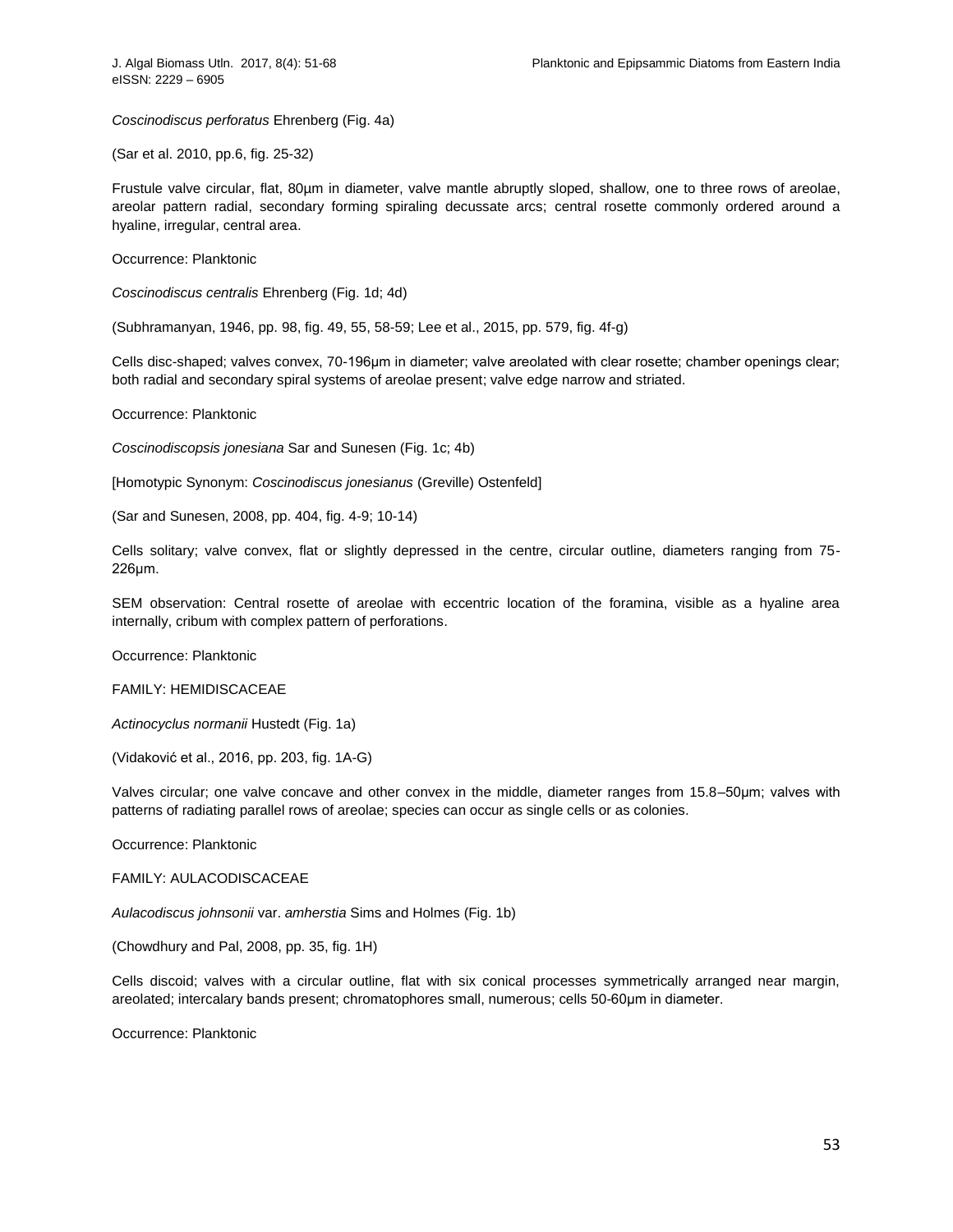

Fig.1. **a)** *[Actinocyclus](http://www.algaebase.org/search/?genus=Actinocyclus) normanii*, **b)** *[Aulacodiscus](http://www.algaebase.org/search/?genus=Aulacodiscus) johnsonii* var. *amherstia*, **c)** *[Coscinodiscopsis](http://www.algaebase.org/search/?genus=Coscinodiscopsis) jonesiana*, **d)** [Coscinodiscus](http://www.algaebase.org/search/?genus=Coscinodiscus) centralis, e-f) [Thalassiosira](http://www.algaebase.org/search/?genus=Thalassiosira) punctigera, g) Coscinodiscus radiatus, h-i) [Trieres](http://www.algaebase.org/search/?genus=Trieres) chinensis, j) [Cerataulus](http://www.algaebase.org/search/?genus=Cerataulus) heteroceros, k) [Trieres](http://www.algaebase.org/search/?genus=Trieres) mobiliensis, I-m) [Ditylum](http://www.algaebase.org/search/?genus=Ditylum) brightwellii, n-o) Lithodesmium undulatum, p) [Planktoniella](http://www.algaebase.org/search/?genus=Planktoniella) sol, q) [Thalassiosira](http://www.algaebase.org/search/?genus=Thalassiosira) fryxelliae, r) *[Chaetoceros](http://www.algaebase.org/search/?genus=Chaetoceros) danicus*. (Scale bar- 10μm)

ORDER: [RHIZOSOLENIALES](http://www.algaebase.org/browse/taxonomy/?id=77854) FAMILY: [RHIZOSOLENIACEAE](http://www.algaebase.org/browse/taxonomy/?id=77893)

*[Rhizosolenia](http://www.algaebase.org/search/?genus=Rhizosolenia) setigera* Brightwell (Fig. 2m)

(Cupp, 1943, pp. 88, fig. 49; Yun and Lee, 2010, pp. 180, fig. 5)

Cells rod like, 4-20μm in diameter; valves conical only slightly oblique; apical process cylindrical, thickened for some distance from base, solid at base or with a fine canal in the center with a very long, fine, straight spine; cell wall weakly siliceous.

Occurrence: Planktonic

*[Rhizosolenia](http://www.algaebase.org/search/?genus=Rhizosolenia) setigera* f. *pungens* Brunel (Fig. 2n)

[Homotypic Synonym: *[Rhizosolenia pungens](http://www.algaebase.org/search/species/detail/?species_id=m3f140724bebf596a)* Cleve-Euler]

(Yun et al., 2011, pp. 144, fig. 1; Sunesen and Sar, 2007, pp. 7, fig. 35-47)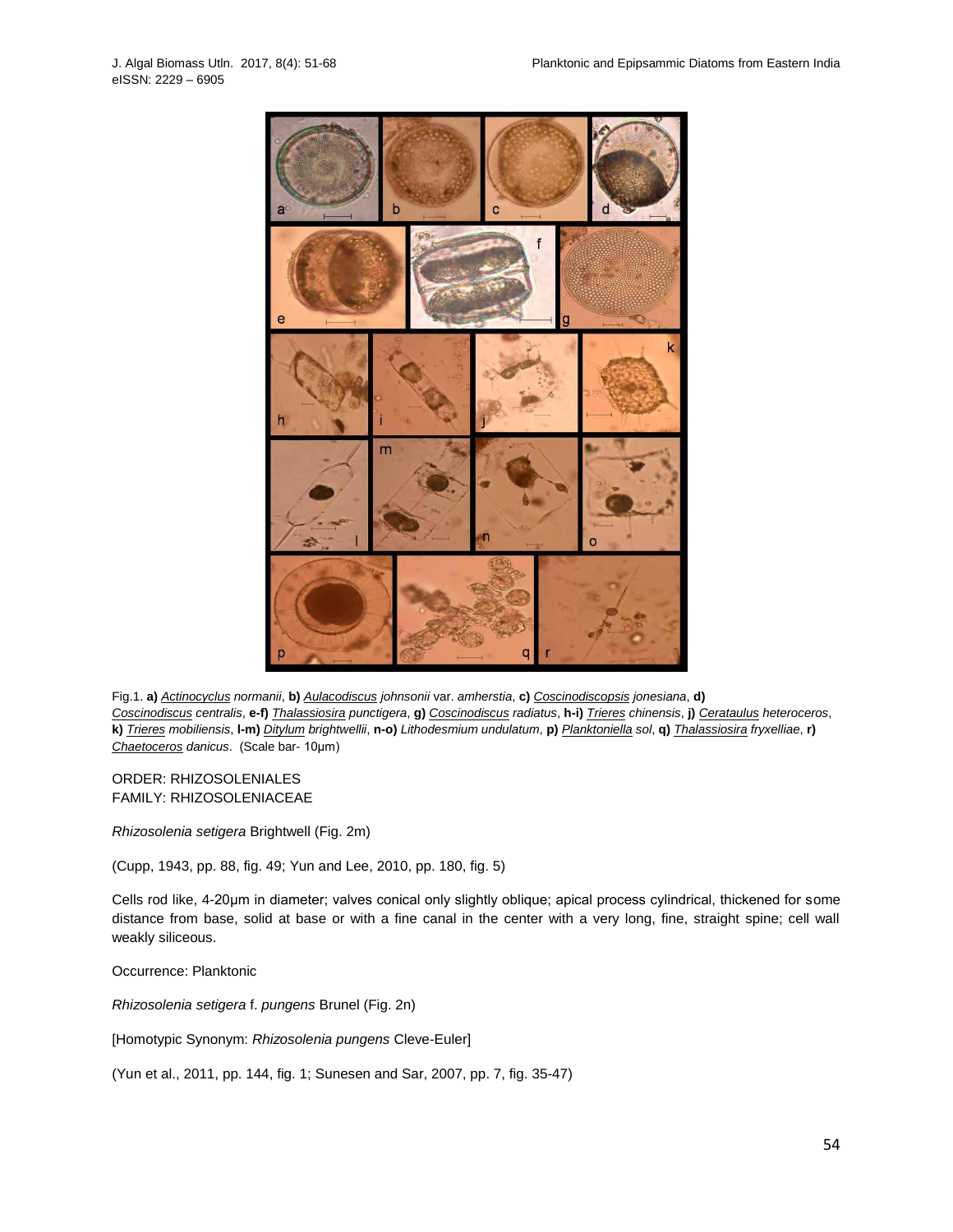Cells solitary or in pairs, cylindrical, bilaterally symmetrical, circular in cross-section, and 3.8-16.7μm in diameter; valve sharply sub-conical, elongated, with a tapering needle-shaped process, almost straight, 25-97.5μm in length.

Occurrence: Planktonic

CLASS: [MEDIOPHYCEAE](http://www.algaebase.org/browse/taxonomy/?id=139117) ORDER: [THALASSIOSIRALES](http://www.algaebase.org/browse/taxonomy/?id=4465) FAMILY: [THALASSIOSIRACEAE](http://www.algaebase.org/browse/taxonomy/?id=77608) *[Thalassiosira](http://www.algaebase.org/search/?genus=Thalassiosira) decipiens* Jørgensen (Fig. 4e)

(Hoppenrath et al., 2007, pp. 277, fig. 16-18; Lehmkuhl, et al. pp.321, fig. 46-54)

Cells 10–32.0μm in diameter, heterovalvate with eccentric, relatively coarse hexagonal areolae, valve face covered by minute siliceous granules, one tiny central strutted process on one valve, one prominent labiates process between two marginal strutted processes.

Ocurrence: Planktonic

*[Thalassiosira](http://www.algaebase.org/search/?genus=Thalassiosira) visurgis* Hustedt (Fig. 4g)

(Li et al., 2013, pp. 104, fig. 128)

Valve face flat, 10-18.0μm in diameter; areolae arranged in linear or eccentric lines, one fultoportula present on the center, close to a large areola; valve margin characterized by a ring of fultoportulae , two rimoportulae with long external tubes located almost on opposite sides, each taking the place of a fultoportula.

Occurrence- Planktonic

*[Thalassiosira](http://www.algaebase.org/search/?genus=Thalassiosira) pacifica* Gran and Angst (Fig. 4f)

(Li et al., 2013, pp. 101, fig. 103-104)

Valve diameter 12-26μm, valve face flat; areolae organized into linear; one fultoportula present at the valve center, valve margin characterized by a ring of regularly spaced marginal fultoportulae, a rimoportulae replaces a fultoportula.

Occurrence- Planktonic

*[Thalassiosira](http://www.algaebase.org/search/?genus=Thalassiosira) angustelineata* Fryxell and Hasle (Fig. 2i)

(Sunesen et al., 2009, pp. 72, fig. 5A-C)

Cells collected in colonies by several mucilaginous tracts, distribution pattern of reinforced processes, a complete marginal ring; diameter 6-40μm.

Occurrence: Planktonic

*[Thalassiosira](http://www.algaebase.org/search/?genus=Thalassiosira) punctigera* Hasle (Fig. 1e, f; 4h)

(Hasle, 1983, pp. 605, fig. 40; Gomez and Souissi, 2010, pp. 1427, fig. 4G-I)

Cells in girdle view box shaped; chloroplasts many, small, rounded discs; cells 40-186µm in diameter; varying number of large tubular occluded process.

Occurrence: Planktonic

*[Thalassiosira](http://www.algaebase.org/search/?genus=Thalassiosira) fryxelliae* Sunesen & Sar (Fig. 1q)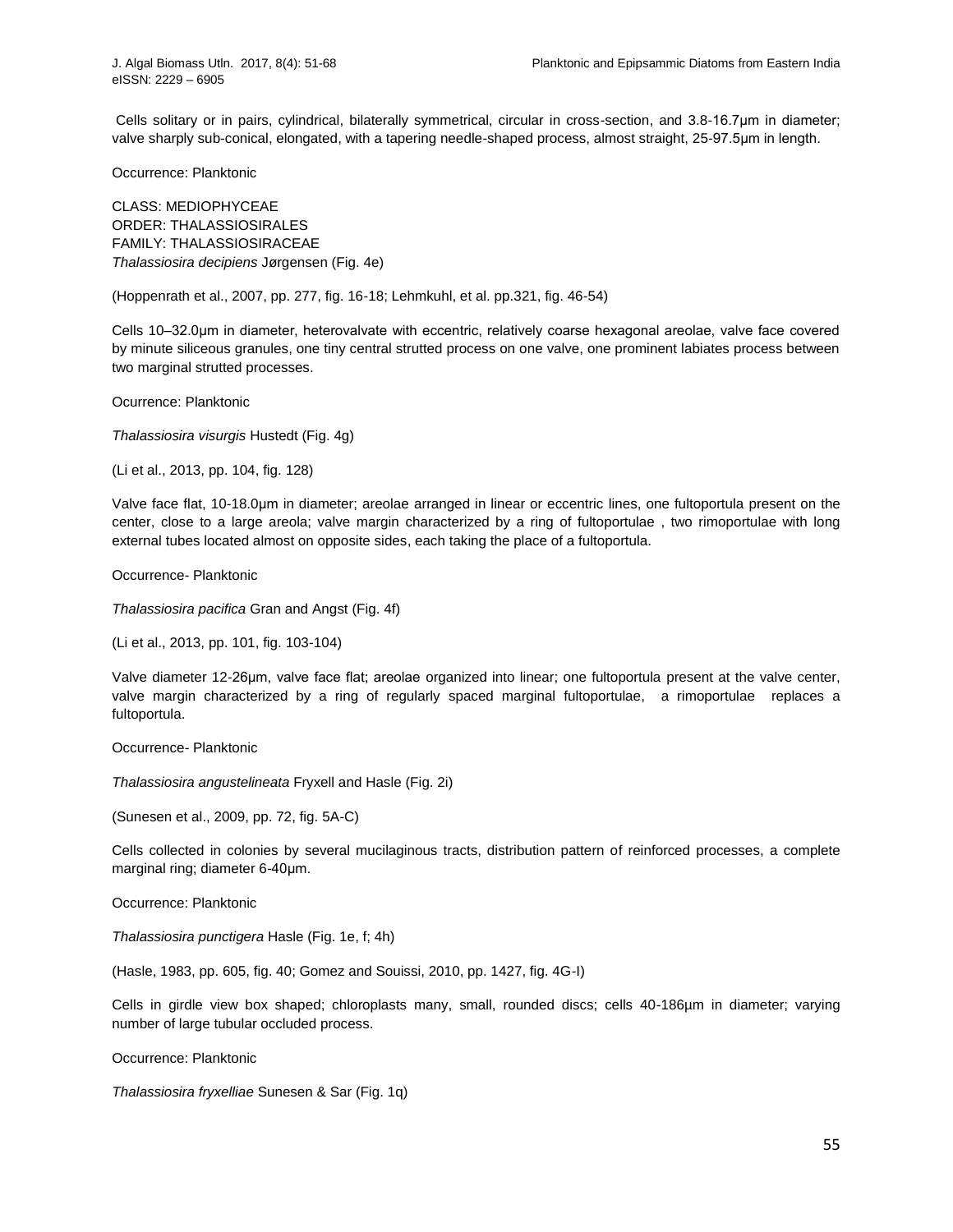(Sunesen et al., 2009, pp. 73, fig. 6A-C)

Cells embedded in a mass Jelly, variable annealing pattern, linear, sub linear, eccentric or irregular; marginal lipid process included in the tube reinforced process ring; cells 10-23µm in diameter.

Occurrence: Planktonic

*[Planktoniella](http://www.algaebase.org/search/?genus=Planktoniella) sol* Schütt (Fig. 1p)

(Cupp, 1943, pp. 63, fig. 27)

Valves nearly flat with structure like that in *Coscinodiscus excentricus*; cells disk-shaped, central disk varies in diameter 25-81μm, entire cell from60-165μm; one valve of cell provided with wings.

Occurrence: Planktonic

FAMILY: [SKELETONEMATACEAE](http://www.algaebase.org/browse/taxonomy/?id=77612)

*[Skeletonema](http://www.algaebase.org/search/?genus=Skeletonema) costatum* Cleve (Fig. 2j)

(Castillo et al., 1995, pp. 109, fig. 17-22)

Cells joined in long chains of 6-24 cells, with varying spaces between sibling cells; each cell has 1 or 2 chloroplasts; valves are flat or slightly convex; cells 2-15μm in diameter; space between sibling cells 2-11.5μm.

Occurrence: Planktonic

*[Skeletonema](http://www.algaebase.org/search/?genus=Skeletonema) tropicum* Cleve (Fig. 2k)

(Castillo et al., 1995, pp. 110, fig. 23; Sarno et al., 2005, pp. 166, fig. 9; Jung et al., 2009, pp. 202, fig. 4)

Cells 5-18μm in diameter, pervalvar axes 3-9μm, rarely exceeding twice the cell diameter; a colony was straightly connected with 10-52 cells, and 2-4 chloroplasts were seen in each cell.

Occurrence: Planktonic

*[Skeletonema](http://www.algaebase.org/search/?genus=Skeletonema) marinoi* Sarno and Zingone (Fig. 2l)

(Jung et al., 2009, pp. 197, fig. 2; Sarno et al., 2005, pp. 160, fig. 5)

Cells 3.5-10μm in diameter; the pervalvar axes 8-18μm; a colony was straightly connected with 16-33 cells, each cell contained one or two chloroplasts; valve face slightly convex; mantle vertical.

Occurrence: Planktonic

ORDER: [LITHODESMIALES](http://www.algaebase.org/browse/taxonomy/?id=77863) FAMILY: [LITHODESMIACEAE](http://www.algaebase.org/browse/taxonomy/?id=77906) *[Ditylum](http://www.algaebase.org/search/?genus=Ditylum) brightwellii* Grunow (Fig. 1l, m; 5a, d)

(Lee, 2015, pp. 72-73, fig. 60; Subhramanyan, 1946, pp. 147, fig. 263, 264; Cupp, 1943, pp. 148, fig. 107-A,B)

Cells prism-shaped, with strongly rounded angles to nearly cylindrical, usually 3-5 times as long as broad; valves 20- 80μm in diameter, valves triangular to circular with a central hollow process, marginal ridge present by small parallel ribs; chloroplasts small and numerous granules.

Occurrence: Planktonic

*Lithodesmium undulatum* Ehrenberg (Fig. 1n, o)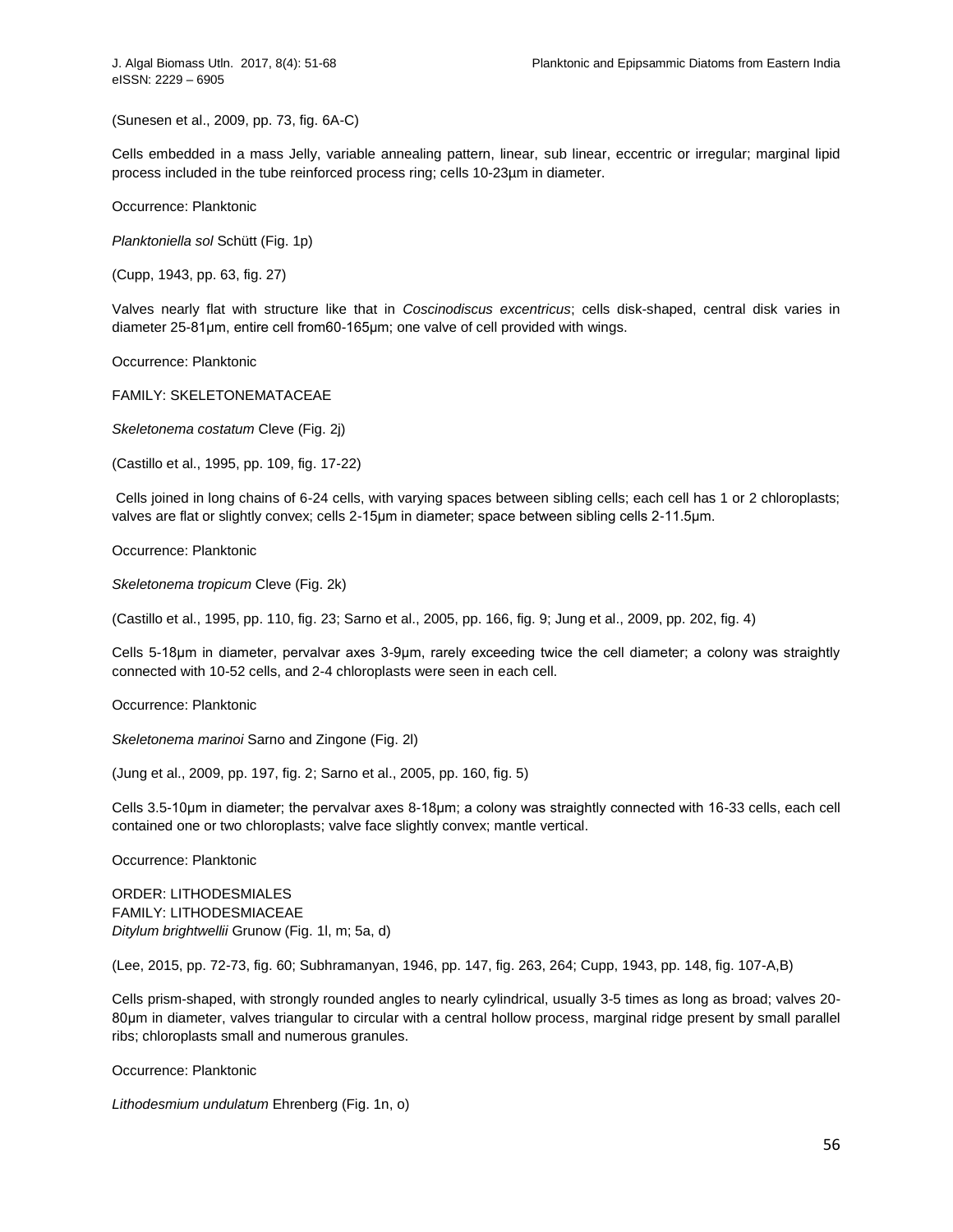(Lee, 2015, pp. 78-79, fig. 66A; Subhramanyan, 1946, pp. 149, fig. 270)

Frustules weakly siliceous, cells solitary by the valve border, cells rectangular in the girdle view; valve 50μm and pervalvar axis 30-45μm, valve margin undulate; chloroplasts numerous and small rounded bodies.

Occurrence- Planktonic

ORDER: [EUPODISCALES](http://www.algaebase.org/browse/taxonomy/?id=109848) FAMILY: [EUPODISCACEAE](http://www.algaebase.org/browse/taxonomy/?id=109849)

*[Cerataulus](http://www.algaebase.org/search/?genus=Cerataulus) heteroceros* Sims and Witkowski (Fig. 1j; 5b)

[Homotypic Synonym: *[Biddulphia heteroceros](http://www.algaebase.org/search/species/detail/?species_id=Sbbcff50ec4af0f80)* Grunow]

(Rath and Addhikary, 2005, pp. 72, pl. 10, fig. 55; Subhramanyan, 1946, pp. 149, fig. 270)

Cells box-shaped without a sharp constriction between valve and girdle zone in girdle view, horns from each pole of apical axis well developed; two strong spines on each valve a short distance from the horn; valve 50μm in diameter.

Occurrence: Planktonic

*[Trieres](http://www.algaebase.org/search/?genus=Trieres) mobiliensis* Ashworth & Theriot (Fig. 1k; 5c)

[Homotypic Synonym: *[Odontella mobiliensis](http://www.algaebase.org/search/species/detail/?species_id=v531576ebc94d009d)* Grunow]

(Subhramanyan, 1946, pp. 155, fig. 287; Lee, 2015, pp. 88-89, fig. 74)

Cells elliptical-lanceolate in valve view, single; valve and girdle zone not clearly demarcated; thin walled; valve horns slender and directed outwards, two long straight spines on each valve placed equally apart from the horns; valve 30μm in diameter.

SEM observation: External tube of rimoportula long, and the end lanceolate, position of rimoportula oblique with apical axis in the valve view.

Occurrence: Planktonic

*[Trieres](http://www.algaebase.org/search/?genus=Trieres) chinensis* Ashworth and Theriot (Fig. 1h, i)

[Homotypic Synonym: *[Odontella chinensis](http://www.algaebase.org/search/species/detail/?species_id=yc03943d1a7d2cab3)* (Greville) Grunow]

(Subhramanyan, 1946, pp. 154, fig. 281; Gomez and Souissi, 2010, pp. 1428, fig. 4A-C)

Cells large, weakly silicified, cylindrical, elliptical-lanceolate in valve view, pervalvar axix elongated; apical axis 50- 100-196μm; girdle band not clearly demarcated; two thin horns at the corners of the valve and near each other a long thin spine.

Occurrence: Planktonic

ORDER: [CHAETOCEROTALES](http://www.algaebase.org/browse/taxonomy/?id=77874) FAMILY: [CHAETOCEROTACEAE](http://www.algaebase.org/browse/taxonomy/?id=77929) *[Chaetoceros](http://www.algaebase.org/search/?genus=Chaetoceros) danicus* Cleve (Fig. 1r; 4i)

(Cupp, 1943, pp. 109, fig. 65; Sunesen et al., 2009, pp. 81, fig. 18A-D; Lee et al., 2013, pp. 8, fig. 11,12)

Cells usually living singly, with very small or no aperture; apical axis of cells 5–29μm; valves elliptical to circular, with a flat to convex face; setae arising near edge of valve outside apical plane.

Occurrence: Planktonic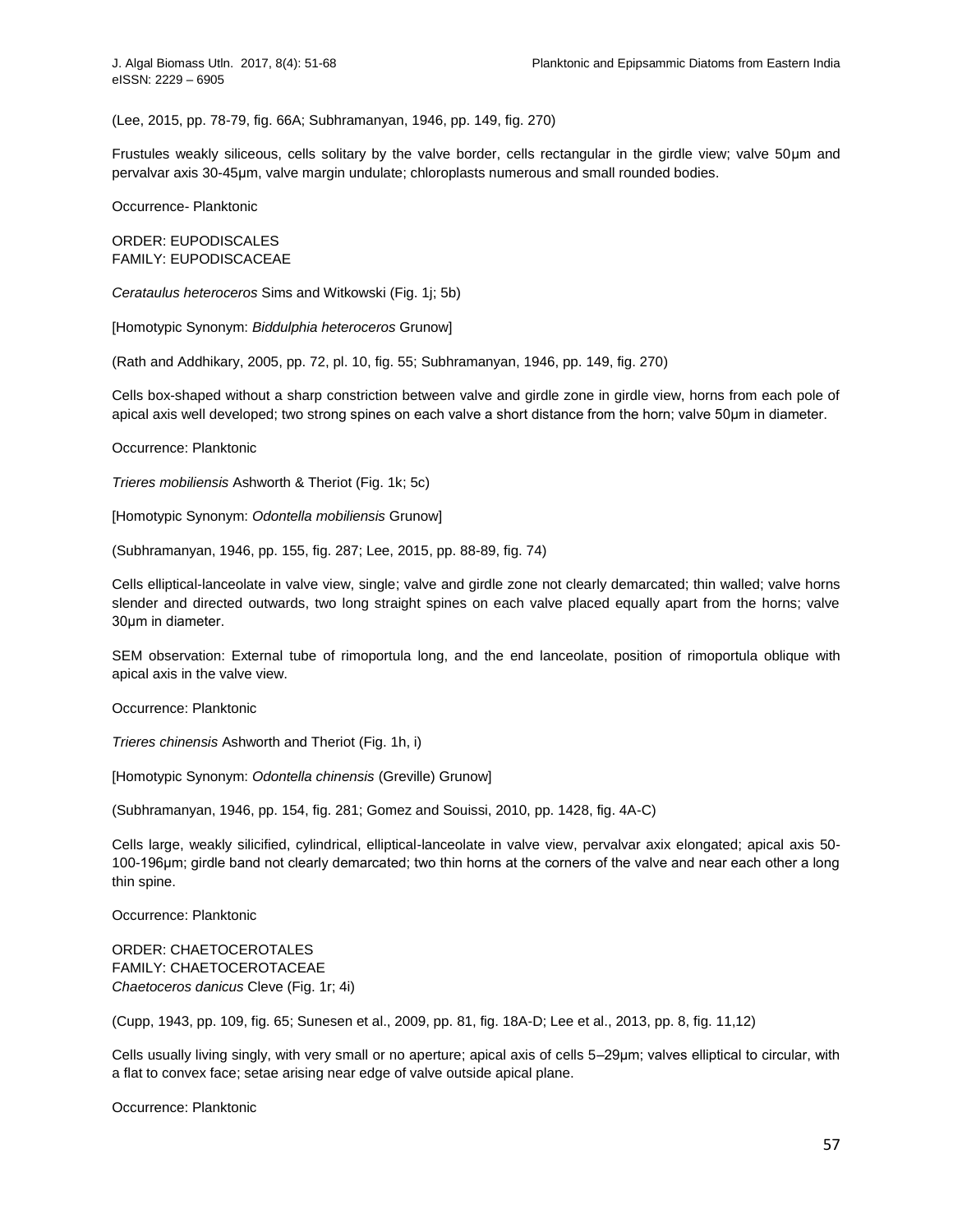

Fig.2: **a)** *[Pleurosigma](http://www.algaebase.org/search/?genus=Pleurosigma) frenguellianum*, **b)** *[Gyrosigma](http://www.algaebase.org/search/?genus=Gyrosigma) acuminatum*, **c)** *[Thalassionema](http://www.algaebase.org/search/?genus=Thalassionema) frauenfeldii*, **d)** *[Bacillaria](http://www.algaebase.org/search/?genus=Bacillaria) paxillifera*, **e)** *[Amphiprora](http://www.algaebase.org/search/?genus=Amphiprora) gigantea* var. *sulcata*, **f)** *[Nitzschia](http://www.algaebase.org/search/?genus=Nitzschia) pungens* var. *atlantica*, **g)** *[Nitzschia](http://www.algaebase.org/search/?genus=Nitzschia) longissima*, **h)** *[Nitzschia](http://www.algaebase.org/search/?genus=Nitzschia) sigma*, **i)** *[Thalassiosira](http://www.algaebase.org/search/?genus=Thalassiosira) angustelineata*, **j)** *[Skeletonema](http://www.algaebase.org/search/?genus=Skeletonema) costatum*, **k)** *[Skeletonema](http://www.algaebase.org/search/?genus=Skeletonema) tropicum*, **l)** *[Skeletonema](http://www.algaebase.org/search/?genus=Skeletonema) marinoi*, **m)** *[Rhizosolenia](http://www.algaebase.org/search/?genus=Rhizosolenia) setigera*, **n)** *[Rhizosolenia](http://www.algaebase.org/search/?genus=Rhizosolenia) setigera* f. *pungens*. (Scale bar- 10μm)

CLASS: [BACILLARIOPHYCEAE](http://www.algaebase.org/browse/taxonomy/?id=4337) ORDER: [THALASSIONEMATALES](http://www.algaebase.org/browse/taxonomy/?id=86771) FAMILY: [THALASSIONEMATACEAE](http://www.algaebase.org/browse/taxonomy/?id=77609)

*[Thalassionema](http://www.algaebase.org/search/?genus=Thalassionema) frauenfeldii* Tempère and Peragallo (Fig. 2c; 5e)

(Cupp, 1943, pp. 184, fig. 135; Sar et al., 2007, pp. 64, fig. 2)

Cells united by their ends into fan-shaped, stellate or zigzag colonies; valve outline linear, slightly inflated in the middle, narrower towards the head-pole than towards the footpole; cells 70-210μm in diameter.

Occurrence: Planktonic

ORDER: [BACILLARIALES](http://www.algaebase.org/browse/taxonomy/?id=4416) FAMILY: [BACILLARIACEAE](http://www.algaebase.org/browse/taxonomy/?id=77640)

*[Bacillaria](http://www.algaebase.org/search/?genus=Bacillaria) paxillifera* T.Marsson (Fig. 2d)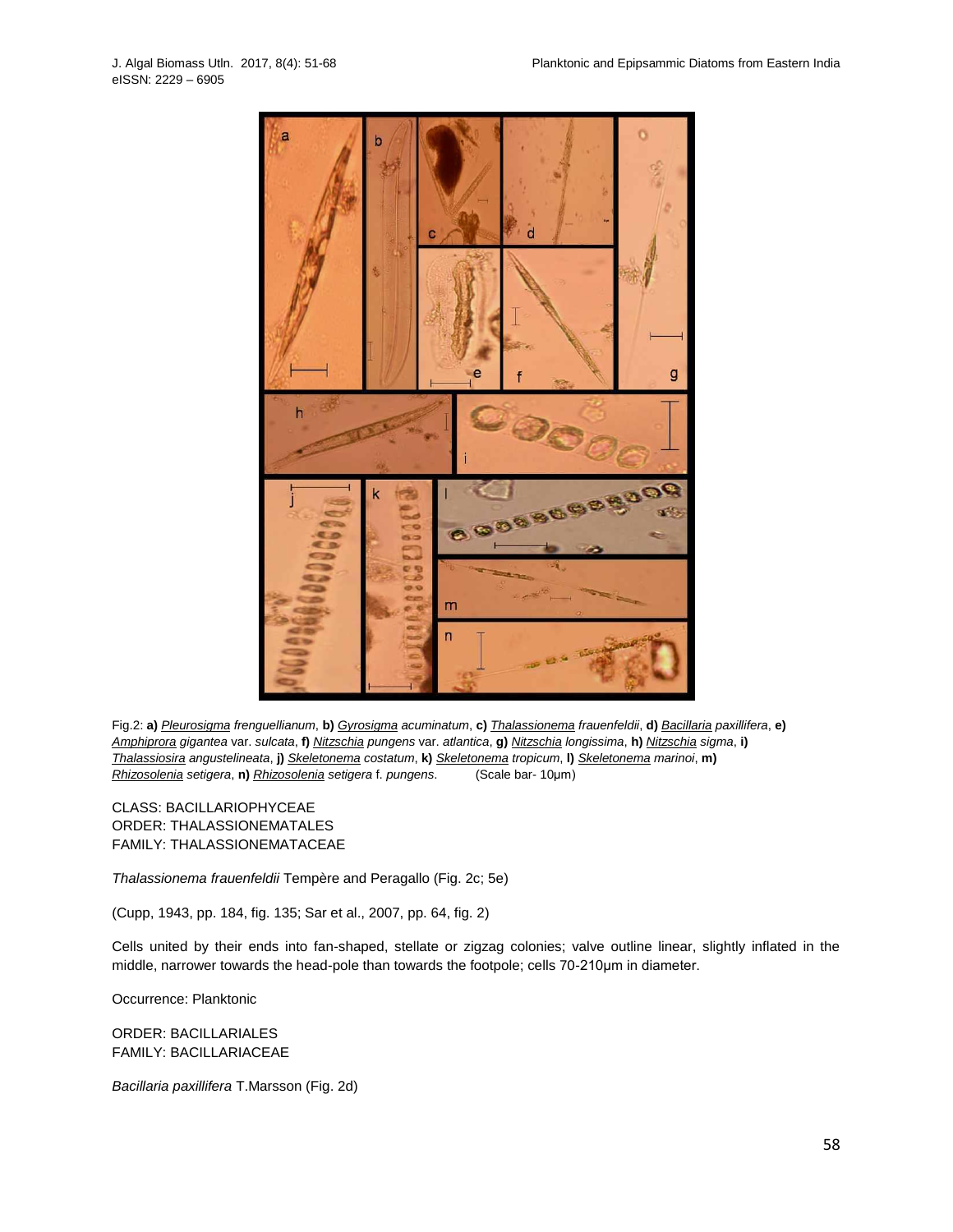[Heterotypic Synonym: *[Nitzschia paradoxa](http://www.algaebase.org/search/species/detail/?species_id=v49edc2b3ac6e3973)* Grunow; *[Bacillaria paradoxa](http://www.algaebase.org/search/species/detail/?species_id=t91d3e2d9abf1ee69)* Gmelin]

(Cupp, 1943, pp. 206, fig. 159; Hustedt, 1930, pp. 396, fig. 755-756)

Cells united into movable colonies, cells sliding one another; valve linear-lanceolate with produced ends, valve 70- 115μm in length and 4-6μm in width; chromatophores small and numerous.

Occurrence: Planktonic

*[Hantzschia](http://www.algaebase.org/search/?genus=Hantzschia) amphioxys* Grunow (Fig. 3n)

(Mohanty and Adhikary, 2013, pp. 617, fig. pl. 3, fig. 15; Santos et al., 2012, pp. 765, fig. 4k)

Valves 20−29.3μm in length and 4−6μm in breadth of the central parts; valves linear to linear-lanceolate, apices subcapitate; dorsal margin straight to slightly convex in valve view.

Occurrence: Epipsammic

*[Nitzschia](http://www.algaebase.org/search/?genus=Nitzschia) pungens* var. *atlantica* Cleve (Fig. 2f)

(Cupp, 1943, pp. 202, fig. 156)

Valves linear-lanceolate, acute; cells united into stiff chains by the overlapping tips of the cells; chains motile; valves 60-162μm in length and 3-4.8μm in width; chromatophores two plates in each cell, lying along the cell wall under normal condition.

Occurrence: Planktonic

*[Nitzschia](http://www.algaebase.org/search/?genus=Nitzschia) longissima* Ralfs (Fig. 2g)

(Cupp, 1943, pp. 201, fig. 154)

Valves linear-lanceolate; ends extended into very long horns; valves 90-250μm in length; chromatophores two, in center only, not in hairlike ends.

Occurrence: Planktonic

*[Nitzschia](http://www.algaebase.org/search/?genus=Nitzschia) sigma* W.Smith (Fig. 2h)

(Hustedt, 1930, pp. 420, fig. 813; Mohammad-Noor et al., 2013, pp. 34, fig. 5e)

Valve may be distinctly sigmoid or linear-lanceolate in middle, with ends curved in opposite directions; apices small and capitates; cell 70-200μm in length and 5-13μm in width.

Occurrence: Planktonic

*[Nitzschia](http://www.algaebase.org/search/?genus=Nitzschia) bilobata* var. *minor* Grunow (Fig. 3q)

(Cupp, 1943, pp. 200, fig. 152)

Valves linear-lanceolate, constricted in middle, apiculate at ends (in valve view); cells broad, oblong, truncate, constricted in middle; valve 18-70μm in length and 5-7μm in width.

Occurrence: Epipsammic

*[Nitzschia](http://www.algaebase.org/search/?genus=Nitzschia) dissipata* Rabenhorst (Fig. 5g)

(Morales and Hamilton, 2002, pp. 4, pl. 2, fig. 1-2)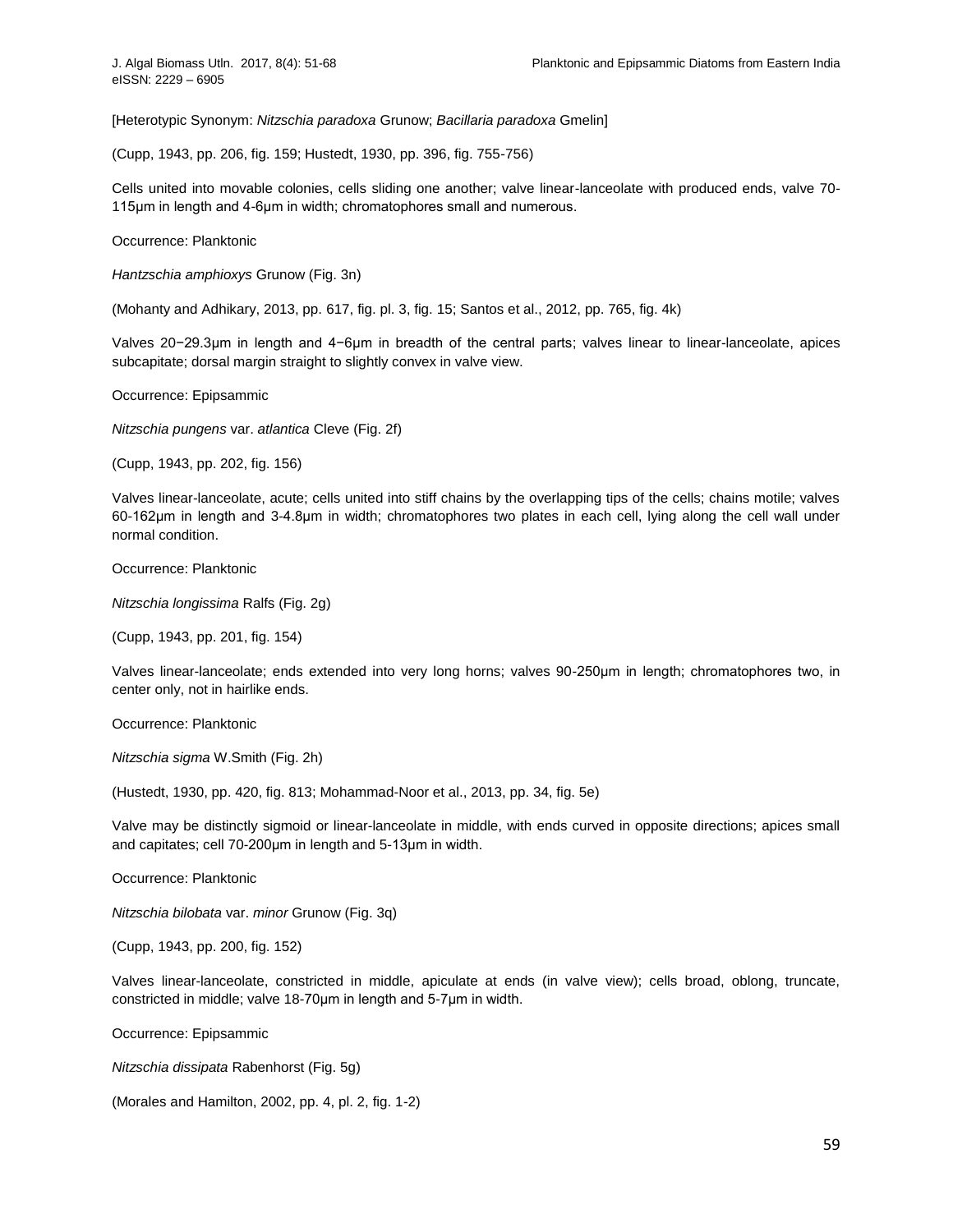Valve lanceolate to fusiform shape with subrostrate or apiculate ends; raphe in eccentric position; runs to one side of longitudinal axis of valve instead of along valve margins.

SEM observation: Large canopeum with two rows of punctae, each on one side of the raphe fissure; fibulae thick and form distinct clear areas at junction with canal raphe and valve face interior.

Occurrence: Epipsammic



Fig.3. a) [Achnanthidium](http://www.algaebase.org/search/?genus=Achnanthidium) alpestre, b) Halamphora subturgida, c) [Diploneis](http://www.algaebase.org/search/?genus=Diploneis) obliqua, d) [Sellaphora](http://www.algaebase.org/search/?genus=Sellaphora) pupula, e) [Frustulia](http://www.algaebase.org/search/?genus=Frustulia) vulgaris, f) [Encyonema](http://www.algaebase.org/search/?genus=Encyonema) vulgare, g) Encyonema venezolanum, h) [Mastogloia](http://www.algaebase.org/search/?genus=Mastogloia) smithii, i-j) [Eunotia](http://www.algaebase.org/search/?genus=Eunotia) minor, k) [Navicula](http://www.algaebase.org/search/?genus=Navicula) fortis, I) [Cosmioneis](http://www.algaebase.org/search/?genus=Cosmioneis) pusilla, m) [Seminavis](http://www.algaebase.org/search/?genus=Seminavis) robusta, n) [Hantzschia](http://www.algaebase.org/search/?genus=Hantzschia) amphioxys, o) [Pleurosigma](http://www.algaebase.org/search/?genus=Pleurosigma) normanii, p) [Donkinia](http://www.algaebase.org/search/?genus=Donkinia) carinata, q) [Nitzschia](http://www.algaebase.org/search/?genus=Nitzschia) bilobata var. minor. (Scale bar- 10μm)

ORDER: [CYMBELLALES](http://www.algaebase.org/browse/taxonomy/?id=77853) FAMILY: [GOMPHONEMATACEAE](http://www.algaebase.org/browse/taxonomy/?id=77915)

*[Encyonema](http://www.algaebase.org/search/?genus=Encyonema) venezolanum* Krammer (Fig. 3g)

(Vouilloud et al., 2010, pp. 51, fig. 16-20)

Cells strongly dorsiventral; valves asymmetric, dorsal margin strongly convex, ventral margin straight slightly tumid at the centre, ends rounded; cells 11-21μm in length and 3-5μm in width.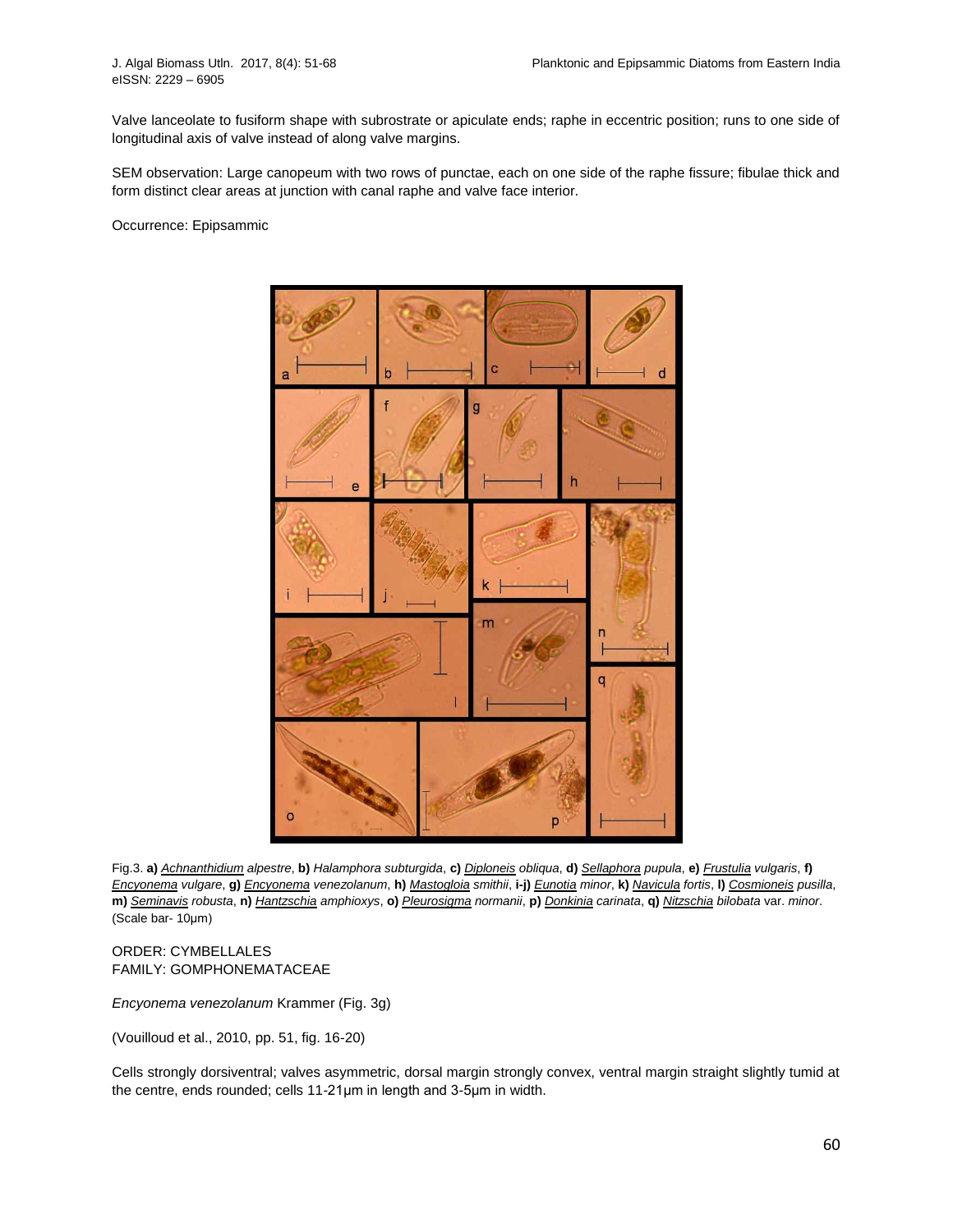Occurrence: Epipsammic

*[Encyonema](http://www.algaebase.org/search/?genus=Encyonema) vulgare* Krammer (Fig. 3f)

(Vouilloud et al., 2010, pp. 52, fig. 21-26)

Cells strongly dorsiventral; valves asymmetric, dorsal margin strongly convex, ventral margin slightly tumid at the centre, ends rounded; cells 14-43μm in length and 4-11μm in width.

Occurrence: Epipsammic

ORDER: [COCCONEIDALES](http://www.algaebase.org/browse/taxonomy/?id=139129) FAMILY: [ACHNANTHIDIACEAE](http://www.algaebase.org/browse/taxonomy/?id=77642)

*[Achnanthidium](http://www.algaebase.org/search/?genus=Achnanthidium) pyrenaicum* Kobayasi (Fig. 5i)

[Heterotypic synonym: *[Achnanthes biasolettiana](http://www.algaebase.org/search/species/detail/?species_id=p4deb45b01a501cb0)* Grunow]

(Joh, 2012, pp. 24, fig. 13)

SEM morphology: Valve elliptical to elliptical-lanceolate, linear-elliptical to linear in outline, with broadly rounded or rostrate ends; raphe valve, axial area narrow linear to slightly lanceolate, central area not distinct; valves 5-35μm in length and 2-6μm in breadth.

Occurrence: Epipsammic

*[Achnanthidium](http://www.algaebase.org/search/?genus=Achnanthidium) alpestre* Lowe and Kociolek (Fig. 3a; 5j)

(Potapova, 2010. *Achnanthidium alpestre*. In Diatoms of the United States, [http://westerndiatoms.colorado.edu/taxa/species/achnanthidium\\_alpestre\)](http://westerndiatoms.colorado.edu/taxa/species/achnanthidium_alpestre)

SEM observation: Valves linear-lanceolate with subrostrate ends; raphe valve concave with linear axial area, widens slightly in middle portion of valve; striae parallel or very slightly radiate throughout both valves; valve 8-20μm in length and 3-4.4μm in width.

Occurrence: Epipsammic

ORDER: [EUNOTIALES](http://www.algaebase.org/browse/taxonomy/?id=4492) FAMILY: [EUNOTIACEAE](http://www.algaebase.org/browse/taxonomy/?id=77631)

*[Eunotia](http://www.algaebase.org/search/?genus=Eunotia) minor* Grunow (Fig. 3i-j)

(Taylor et al., 2007, pl. 19)

Striae widely spaced at the centre of the cell which becomes denser towards the apices; cells sometimes occur in chain form; valve 11-60μm in length and 5-8μm in width.

Occurrence: Epipsammic

ORDER: [MASTOGLOIALES](http://www.algaebase.org/browse/taxonomy/?id=77861) FAMILY: [MASTOGLOIACEAE](http://www.algaebase.org/browse/taxonomy/?id=77904)

*[Mastogloia](http://www.algaebase.org/search/?genus=Mastogloia) smithii* Thwaites ex W.Smith (Fig. 3h)

(Lee et al., 2014, pp. 8, fig. 5-8; Hustedt, 1930, pp. 215, fig. 314)

Cells solitary; valves elliptical-lanceolate with rostrate to subcapitate apices; cell 20–50μm in length and 5–15μm in width.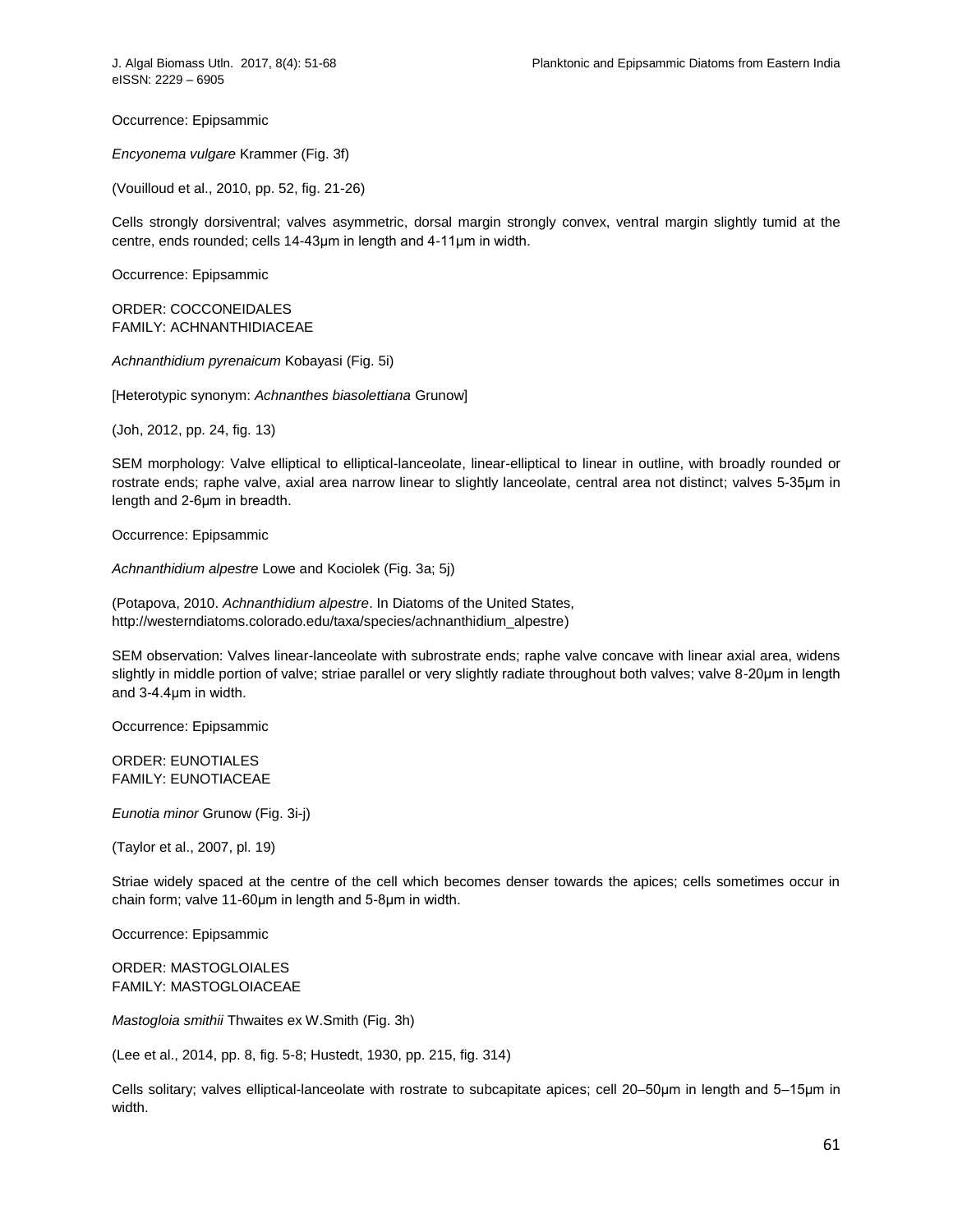Occurrence: Epipsammic

ORDER: [NAVICULALES](http://www.algaebase.org/browse/taxonomy/?id=4490)

FAMILY: [AMPHIPLEURACEAE](http://www.algaebase.org/browse/taxonomy/?id=77641)

*[Amphiprora](http://www.algaebase.org/search/?genus=Amphiprora) gigantea* var. *sulcata* Cleve (Fig. 2e)

(Cupp, 1943, pp. 198, fig. 151; Bhattacharya et al., 2011, pp. 102, fig. 38)

Cells strongly constricted; junction lines curved like a bow; cells 60-120μm in length; striae curved; connecting zones with numerous longitudinal divisions.

Occurrence: Planktonic

*[Frustulia](http://www.algaebase.org/search/?genus=Frustulia) vulgaris* De Toni (Fig. 3e)

(Taylor et al., 2007, pl. 43)

Valves elliptic-lanceolate, linear-elliptical to linear-lanceolate; apices broadly rounded or protracted, more or less subcapitate; valve 16-60μm in length and 4-12μm in width.

Occurrence: Epipsammic

FAMILY: [COSMIONEIDACEAE](http://www.algaebase.org/browse/taxonomy/?id=77634)

*[Cosmioneis](http://www.algaebase.org/search/?genus=Cosmioneis) pusilla* Mann and Stickle (Fig. 3l)

(Round et al., 1990, pp. 526, fig. b-c)

Cells solitary, naviculoid, lying in girdle view; two H-shaped plastids present, one against each valve; valve lanceolate or elliptical, with rostrate or strongly capitates poles; cell 26μm in length and 8μm in breadth.

Occurrence: Epipsammic

FAMILY: [DIPLONEIDACEAE](http://www.algaebase.org/browse/taxonomy/?id=77632)

*[Diploneis](http://www.algaebase.org/search/?genus=Diploneis) obliqua* Hustedt (Fig. 3c)

(Siqueiros-Beltrones et al., 2017, pp. 28, fig. 7 M-N; López-Fuerte et al., 2010, pp. 33, pl. 19, fig. 7-10)

Cells 18-84.5μm in length and 8-28.5μm in width.

Occurrence: Epipsammic FAMILY: [NAVICULACEAE](http://www.algaebase.org/browse/taxonomy/?id=77626)

*[Navicula](http://www.algaebase.org/search/?genus=Navicula) fortis* Ralfs ex Pritchard (Fig. 3k)

(Donkin, 1870, pp. 57, pl.viii, fig. 8)

Frustule small, constricted in the middle, angles slightly rounded, extremities truncate; valve broadly lanceolate or lozenge shaped, obtuse; striae reaching to the median line, slightly oblique and connivent; cell 15μm in length.

Occurrence: Epipsammic

*[Gyrosigma](http://www.algaebase.org/search/?genus=Gyrosigma) acuminatum* Rabenhorst (Fig. 2b)

[Heterotypic Synonym: *Gyrosigma spenceri* [\(W.Smith\) Griffith and Henfrey\]](http://www.algaebase.org/search/species/detail/?species_id=C008ebdc9a66a30a9)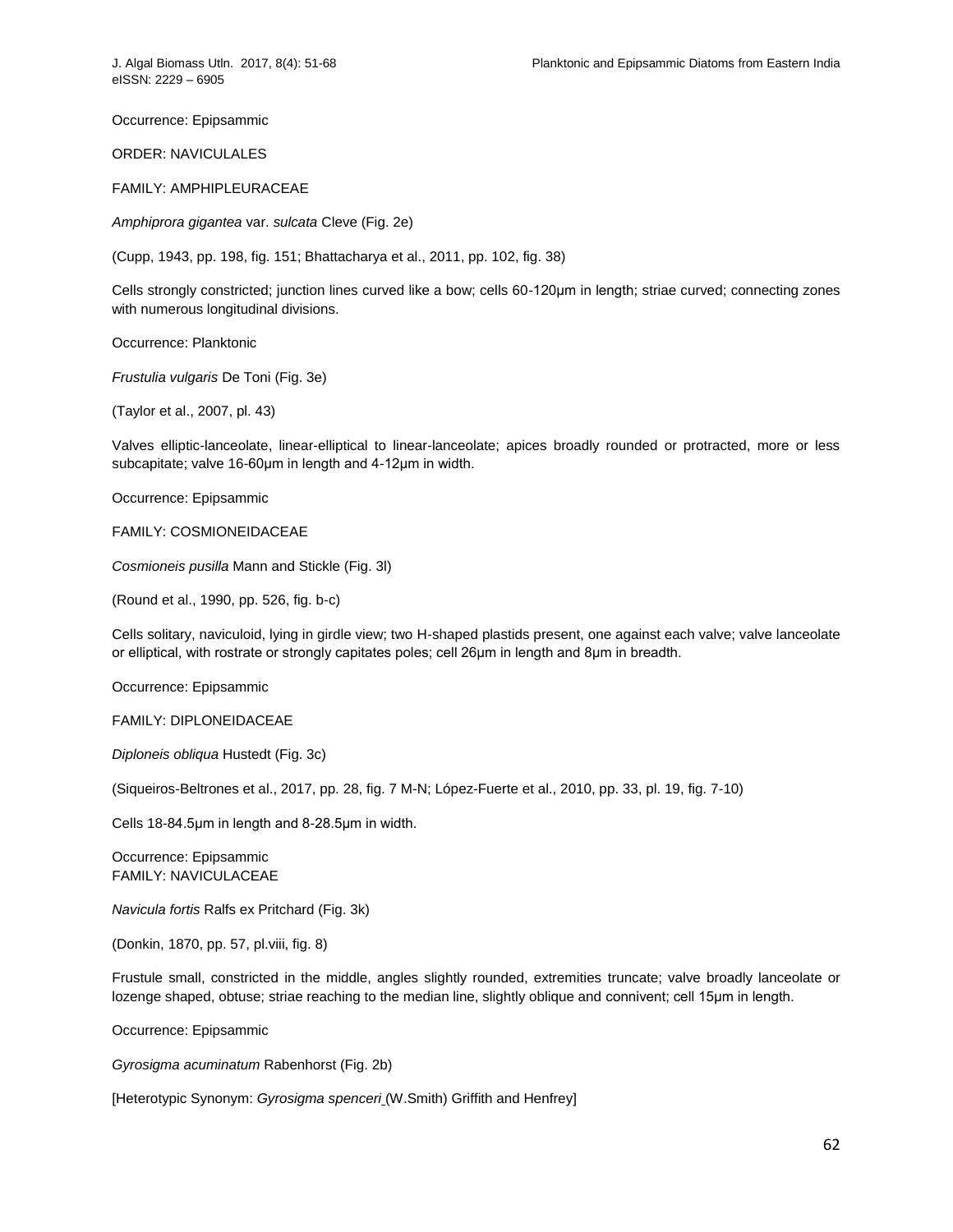(Cupp, 1943, pp. 194, fig. 144; Sterrenburg, 1995, pp. 469, fig. 7-16)

Valves sigmoid, lanceolate, with obtuse ends; raphe central; central nodule elliptical; valve 120-237μm in length; mostly brackish and fresh water species.

Occurrence: Planktonic

*[Seminavis](http://www.algaebase.org/search/?genus=Seminavis) robusta* Danielidis and Mann (Fig. 3m; 5h)

(Chepurnov et al., 2002, pp. 1005, fig. 1, 4)

Cells have strongly dorsoventral, semilanceolate ("cymbelloid") valves, two girdle-appressed chloroplasts; valve 16– 60.5μm in length.

SEM observation: Striae uniseriate; raphe straight and closer to the ventral side; axial area wider dorsally than ventrally, slightly expanded at the center

Occurrence: Epipsammic

FAMILY: [PLEUROSIGMATACEAE](http://www.algaebase.org/browse/taxonomy/?id=77618)

*[Pleurosigma](http://www.algaebase.org/search/?genus=Pleurosigma) frenguellianum* Sunesen, Sterrenburg and Sar (Fig. 2a)

(Sar et al., 2014, pp. 5, fig. 25-30)

Cell with one or two ribbon-shaped chloroplasts, sometimes convoluted at valve centre, lying appressed to the girdle towards the poles; valve linear-lanceolate, slightly sigmoid, with acute apices, 90-289μm in length and 7-29μm in width.

Occurrence: Planktonic

*[Pleurosigma](http://www.algaebase.org/search/?genus=Pleurosigma) normanii* Ralfs (Fig. 3o)

(Das and Adhikary, 2014, pp. 234, pl. 18, fig. 13)

Frustules broadly lanceolate, sigmoid with obtuse end, transverse striae, not clearly visible in fresh material; cell 90- 109.5μm in length and 14.3-20μm in width.

Occurrence: Epipsammic

*[Donkinia](http://www.algaebase.org/search/?genus=Donkinia) carinata* Ralfs (Fig. 3p)

[Homotypic Synonym: *[Pleurosigma carinatum](http://www.algaebase.org/search/species/detail/?species_id=Zdca0d1f8608b85c1)* Donkin]

(Subhramanyan, 1946, pp. 176, fig. 388)

Valves convex, linear-lanceolate, acute at the ends; valve 50-60μm in length and 8μm in width; raphe on elevated kneel.

Occurrence: Epipsammic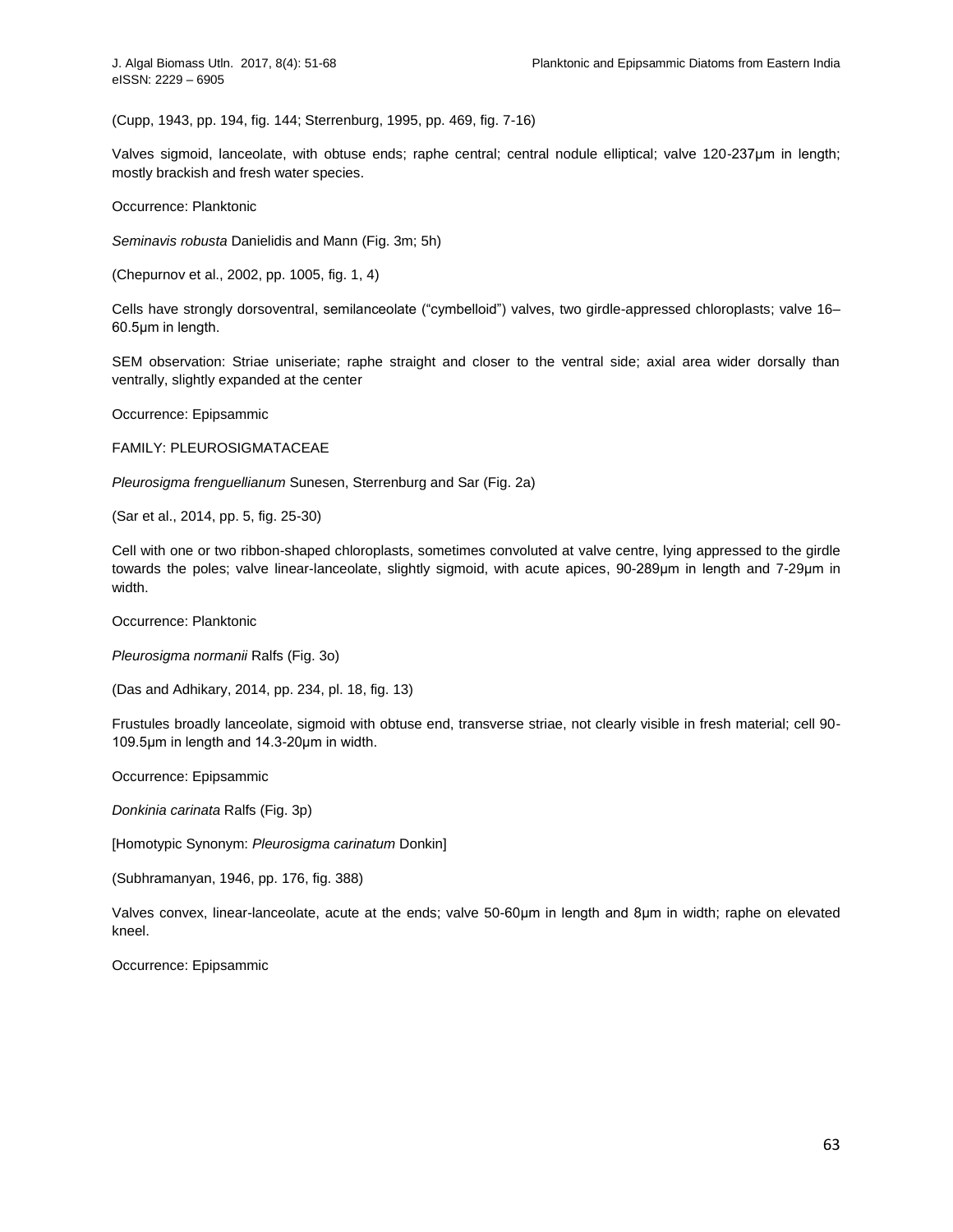

Fig.4(SEM photomicrographs): **a)** *[Coscinodiscus](http://www.algaebase.org/search/?genus=Coscinodiscus) perforatus*, **b)** *[Coscinodiscopsis](http://www.algaebase.org/search/?genus=Coscinodiscopsis) jonesiana*, **c)** *[Coscinodiscus](http://www.algaebase.org/search/?genus=Coscinodiscus) radiatus*, **d)** [Coscinodiscus](http://www.algaebase.org/search/?genus=Coscinodiscus) centralis, e) [Thalassiosira](http://www.algaebase.org/search/?genus=Thalassiosira) decipiens, f) Thalassiosira pacifica, g) Thalassiosira visurgis, h) Thalassiosira punctigera, **i)** *[Chaetoceros](http://www.algaebase.org/search/?genus=Chaetoceros) danicus*. (Scale bar- 3μm)

FAMILY: [SELLAPHORACEAE](http://www.algaebase.org/browse/taxonomy/?id=77613)

*[Sellaphora](http://www.algaebase.org/search/?genus=Sellaphora) pupula* Mereschkovsky (Fig. 3d)

(Das and Adhikary, pp. 243, pl. 18, fig. 40)

Frustules linear, lanceolate, slightly attenuated apices to rounded end; central area wide, axial area narrow; striation not clear in fresh material; cell 20-25.6μm in length and 5.5-8.2μm in breadth.

Occurrence: Epipsammic

ORDER: [THALASSIOPHYSALES](http://www.algaebase.org/browse/taxonomy/?id=77843) FAMILY: [CATENULACEAE](http://www.algaebase.org/browse/taxonomy/?id=77930)

*[Halamphora subturgida](http://www.algaebase.org/search/species/detail/?species_id=v6ada3cb081cd2c80)* Levkov (Fig. 3b; 5f)

[Homotypic Synonym: *[Amphora subturgida](http://www.algaebase.org/search/species/detail/?species_id=h4a3a6414c728e45a)* Hustedt]

(Sala et al., 2006, pp. 162, fig. 38-39; 40-51)

Frustule elliptic, gently constricted in middle part with slightly protracted, truncate ends; cell 12–25.2μm in length and 6–11μm in width; valves semi-elliptical with convex ventral margin

SEM observation: Valve vaulted, dorsal side convex with a high mantle, ventral side wide and structureless; raphe with internal proximal ends bent ventrally, terminating under a tongue-like expansion.

Occurrence: Epipsammic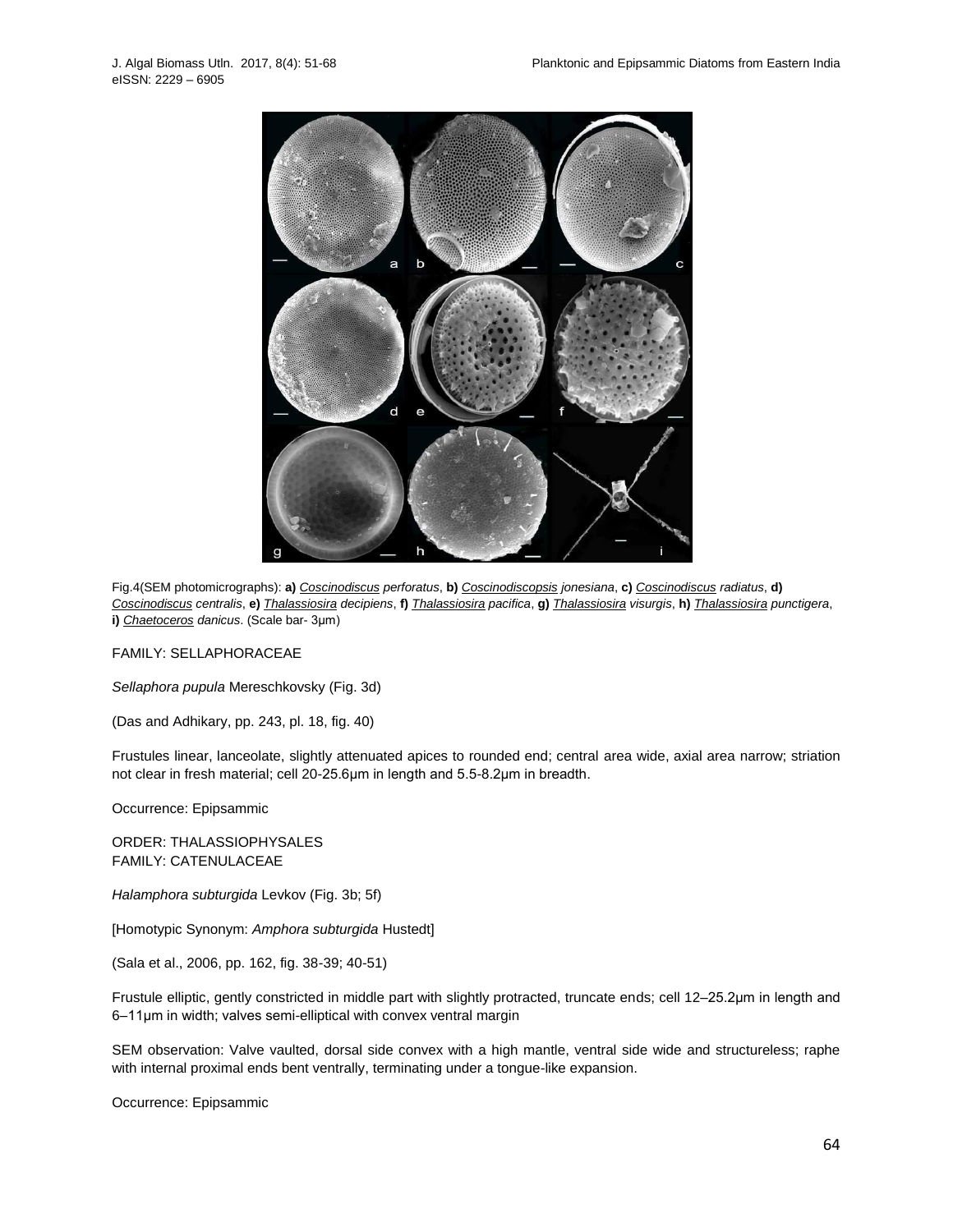

Fig.5(SEM photomicrographs) :**a, d)** *[Ditylum](http://www.algaebase.org/search/?genus=Ditylum) brightwellii*, **b)** *[Cerataulus](http://www.algaebase.org/search/?genus=Cerataulus) heteroceros*, **c)** *[Trieres](http://www.algaebase.org/search/?genus=Trieres) mobiliensis*, **e)** *[Thalassionema](http://www.algaebase.org/search/?genus=Thalassionema) frauenfeldii*, **f)** *Halamphora subturgida*, **g)** *[Nitzschia](http://www.algaebase.org/search/?genus=Nitzschia) dissipata*, **h)** *[Seminavis](http://www.algaebase.org/search/?genus=Seminavis) robusta*, **i)** *[Achnanthidium](http://www.algaebase.org/search/?genus=Achnanthidium) pyrenaicum*, **j)** *[Achnanthidium](http://www.algaebase.org/search/?genus=Achnanthidium) alpestre*. (Scale bar- 3μm)

## **Acknowledgement**:

We would like to thank University Grant Commission (UGC), New Delhi, India for their financial assistance. We would also like to thank Department of Botany and Center for Research in Nanoscience and Nanotechnology (CRNN) of University of Calcutta for instrumental facilities. Lastly we would be thankful to Mr. Pratyush of CRNN for helping us taking the SEM photomicrographs of the samples.

## **References**:

Bhakta, S., Das, S. and Adhikary, S.P. 2016. Algal Diversity in Hot Springs of Odisha. *Nelumbo,* 58: 157-173.

Bhattacharya, P., Choudhury, A.K. and Pal, R., 2011. Fresh water diatoms from Kolkata with special references to their taxonomy. *Indian Hydrobiol.*, 13(2): 98-112.

Castillo, J.A., Meave del Castillo, M.E., Herna´ ndez-Becerril, D.U. 1995. Morphology and distribution of species of the diatom genus Skeletonema in a tropical coastal lagoon. *Eur J Phycol*, 30: 107-115.

Chepurnov, V.A., Mann, D.G., Vyverman, W., Sabbe, K. and Danielidis, D.B. 2002. Sexual reproduction, mating system and protoplast dynamics of Seminavis (Bacillariophyceae). *J. Phycol*, 38: 1004–1019.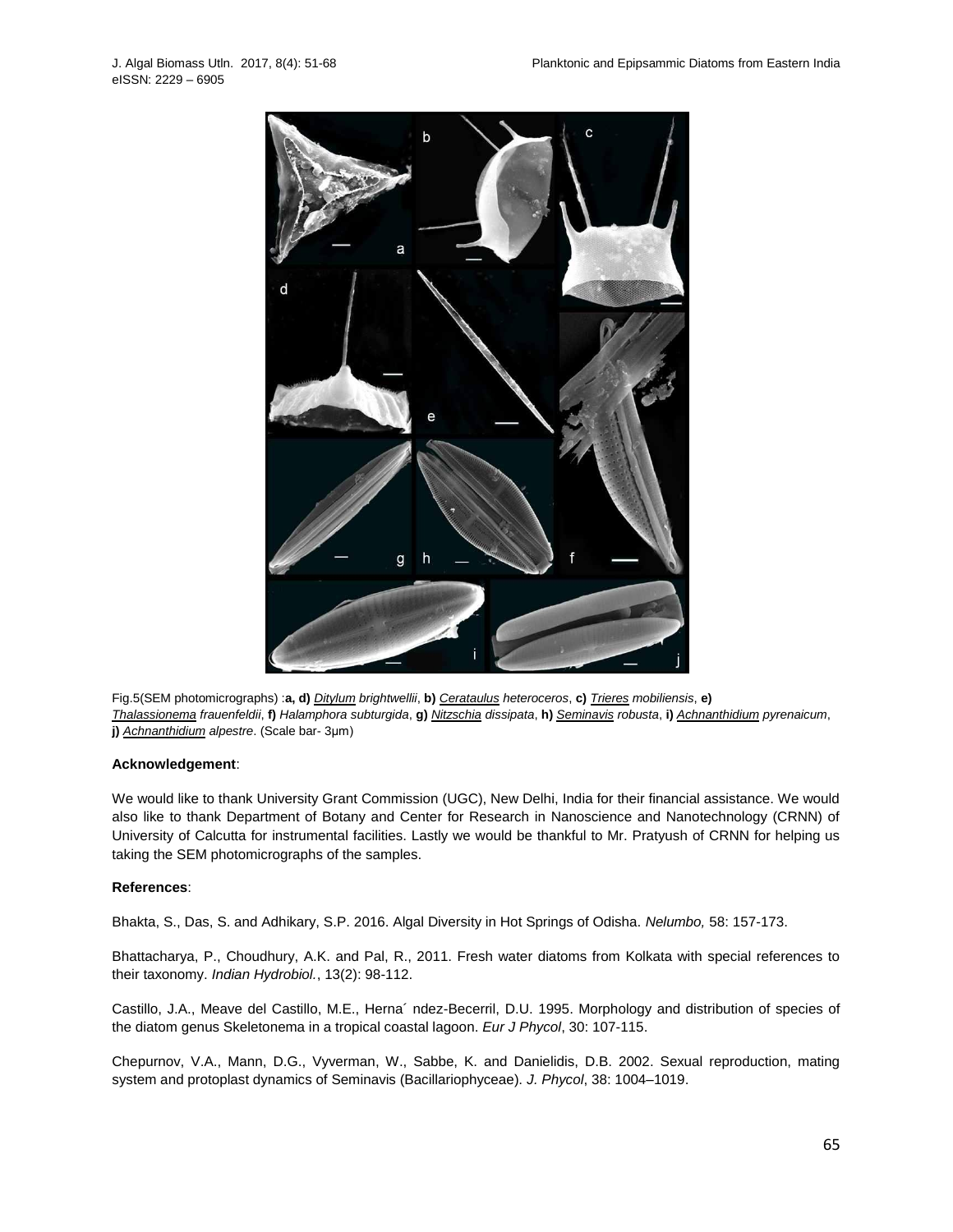Choudhury, A. K., and Pal, R. 2008. Diversity of planktonic diatoms from West-Bengal coast with special reference to taxonomic accounts. *Phytomorphology*, 58: 29–42.

Choudhury, A.K. and Bhadury, P. 2014. Phytoplankton study from the Simdarbans ecoregion with an emphasis on cell biovolume estimates - a review*. Ind. J. Geo-Mar. Sc*., 43(10): 1905-1913.

Choudhury, A.K. and Pal, R. 2010. Phytoplankton and nutrient dynamics of shallow coastal stations at Bay of Bengal, Eastern Indian Coast. *Aquatic Ecology*, 44: 55-71.

Choudhury, A.K. and Pal, R. 2011. Variations in seasonal phytoplankton assemblages as a response to environmental changes in the surface waters of a hypo saline coastal station along the Bhagirathi Hooghly estuary. *Environ Monit Assess*, 44: 55-71.

Choudhury, A.K. and Pal, R. 2012a. Phytoplankton studies along coastal ecosystems – a review. *j bot soc bengal*, 66: 1-8.

Choudhury, A.K. and Pal, R. 2012b. Understanding the seasonal dynamics of primary productivity in relation to phytoplankton populations from the Bhagirathi – Hooghly estuary, eastern Indian coast. *J. Algal Biomass Utln.*, 3: 80- 88.

Cupp E.E. 1943. Marine plankton diatoms of the west coast of North America. Bull. *Scripps Inst. Oceanogr*., Univ. Calif. 5: 1- 238

Das, S.K. & Adhikary, S.P. 2014. Freshwater Algae of Eastern India. Astral International Pvt. Ltd., New Delhi, 453 pp.

Donkin, A.S. 1870. The natural history of the British Diatomaceae. London: John Van Voorst, 1 Paternoster Row, Part I, 150 pp.

Gómez, F., Souissi, S. 2010. The diatoms *Odontella sinensis*, *Coscinodiscus wailesii* and *Thalassiosira punctigera* in the European Atlantic: recent introductions or overlooked in the past? *Fresenius Environ. Bull.*, 19(8): 1424–1433.

Hasle, G.R. 1978. Some specific preparations: diatoms. In Sournia A(ed) Phytoplankton Manual. UNESCO, Paris.

Hasle, G.R. 1983. *Thalassiosira punctigera* (Castr.) comb. nov., a widely distributed marine planktonic diatom. *Nordic J. Bot*., 3: 593-608.

Hustedt, F., 1930. Heft 10: Bacillariophyta (Diatomeae) Zweite Auflage. In: Die Süsswasser-Flora Mitteleuropas. (Pascher, A. Eds), pp. [i]-vii, 1-466. Jena: Verlag von Gustav Fischer.

Joh, G. 2012. Algal flora of Korea. Volume 3, Number 7. Chrysophyta: Bacillariophyceae: Pennales: Raphidineae: Achnanthaceae, Freshwater Diatoms V, National Institute of Biological Resources, Incheon, 134 pp.

Jung, S.W., Yun, S.M., Lee, S.D., Kim, Y.O. and Lee. J.H. 2009. Morphological characteristics of four species in the genus *Skeletonema* in coastal waters of South Korea, *Algae*, 24(4): 195–203.

Lee, J.H. 2015. Algal flora of Korea Chrysophyta: Bacillariophyceae: Centrales: Thalassiosiraceae, Melosiraceae, Asterolampraceae, Lithodesmiaceae, and Eupodiscaceae Marine Diatoms IV, Incheon: National Institute of Biological Resources, 3(14): 1-102.

Lee, S. D., Yun, S. M., Park, J. S. and Lee, J. H. 2015. Floristic Survey of Diatom in the Three Islands (Baeknyeong, Daecheong, Socheong) from Yellow Sea of Korea. *J.Ecol.Environ*, 4(4): 563-598.

Lee, S.D., Joo, H.M. and Lee, J.H. 2014. Critical criteria for identification of the genus *Chaetoceros* (Bacillariophyceae) based on setae ultrastructure. II. Subgenus Hyalochaete. *Phycologia*.; 53: 614–638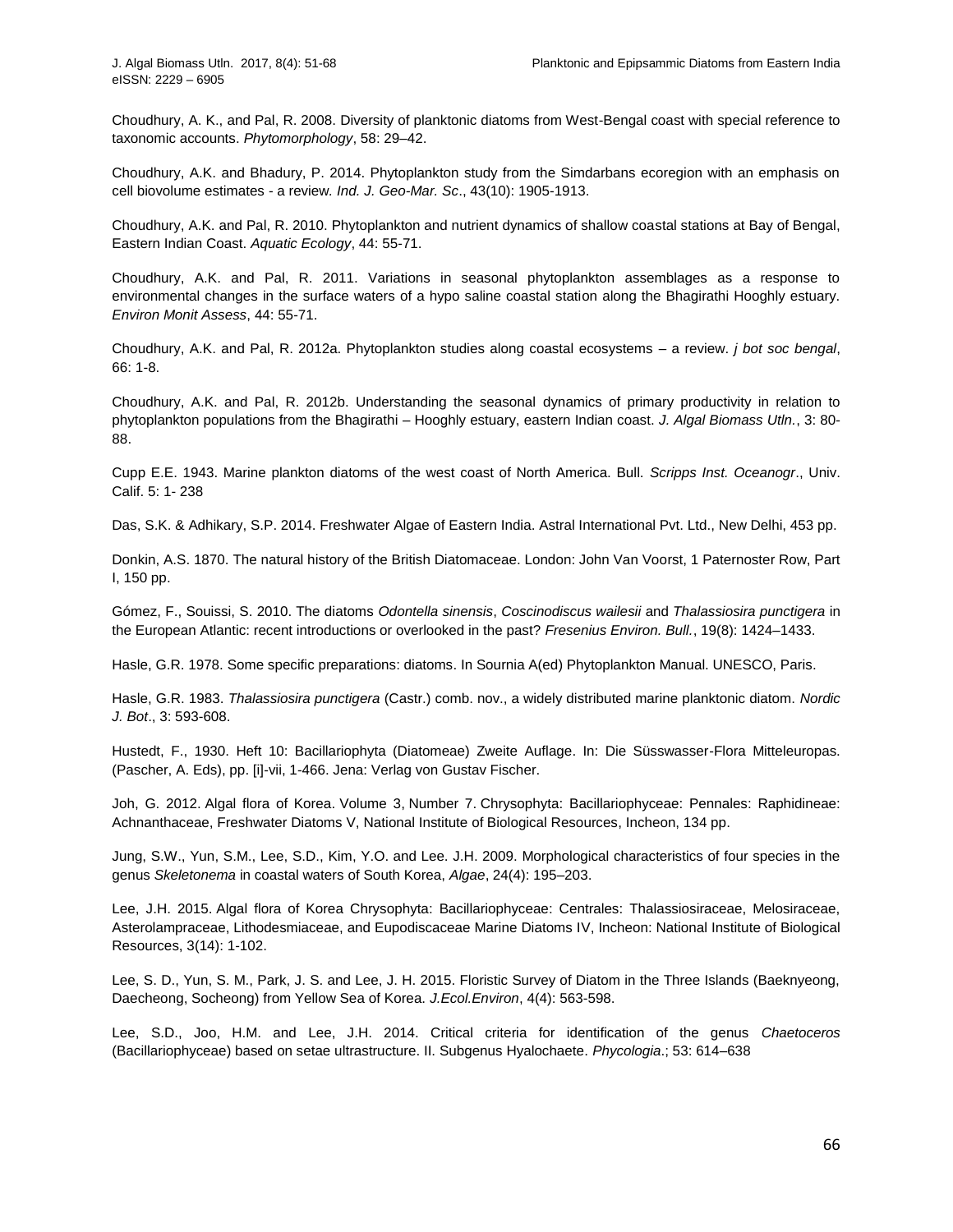Lee, S.S.; Gaiser, E.E.; Van de vijver, B.; Edlund, M.B. and Spaulding, S.A. 2014. Morphology and typification of *Mastogloia smithii* and *M. lacustris*, with descriptions of two new species from the Florida Everglades and the Caribbean region. – *Diatom Res.,* 29: 325–350.

Lehmkuhl, E.A., Tremarin, P.I., Moreira-Filho, H. and Ludwig, T.A.V. Thalassiosirales (Diatomeae) da baía de Guaratuba, Estado do Paraná, *Brasil. Biota Neotrop*., 10(2): 313-324.

López-Fuerte, F.O., Siqueiros-Beltrones, D.A., Navarro, J.N. 2010. Benthic diatoms associated with mangrove environmentsin the northwest region of Mexico. *Conabio-Uabcs-Cicimar*, México, 193 pp.

Mandal, M., Biswas, B., Sekh, S., and Sarkar, N. 2015. Diatoms in Sub-Surface Sediment Cores from Mangrove Forest Floors of Deltaic Islands in Sundarbans, India. *J. Bomb. Nat. Hist. Soc.*, 112(2): 72-82.

Mann, D.G., 1999. The species concept in diatoms. *Phycologia*, 38: 437–495.

Medlin, L. K. and Kaczmarska, I. 2004. Evolution of the diatoms: V. Morphological and cytological support for the major clades and a taxonomic revision. *Phycologia*, 43: 245–270.

Mitra, A., Zaman, S., Set,t S., Raha, A. K. and Banerjee K. 2014. Phytoplankton cell volume and diversity in Indian Sundarbans*. Ind. J. Geo-Mar. Sc*, 43(1): 1–8.

Mohammad-Noor, M.N., Harun, R.S., Lazim, M.Z., Mukai, Y., Mohamad, T.and Saad, S. 2013. Diversity of phytoplankton in coastal water of Kuantan, Pahang, Malaysia. *Mal J Sci.*, 32(1): 29-37.

Morales, E.A., 2002. Seventh NAWQA Taxonomy Workshop on Harmonization of Algal Taxonomy May10-13. Report No. 02-21, The Patrick Center for Environmental Research, Academy of Natural Sciences Benjamin Franklin, Philadelphia, USA, 35 pp.

Nelson, D.M., Tre´guer, P., Brzezinski, M.A., Leynaert, A. and Que´- guiner, B., 1995. Production and dissolution of biogenic silica in the ocean. Revised global estimates, comparison with regional data and relationship to biogenic sedimentation. *Global Biogeochem*. *Cycles*., 9: 359 – 372.

Potapova, M. 2010. *Achnanthidium alpestre*, In Diatoms of the United States. [\(http://westerndiatoms.colorado.edu/taxa/species/achnanthidium\\_alpestre\)](http://westerndiatoms.colorado.edu/taxa/species/achnanthidium_alpestre). In: Spaulding, S.A., Lubinski, D.J. and Potapova, M. 2010. Diatoms of the United States. [\(http://westerndiatoms.colorado.edu.](http://westerndiatoms.colorado.edu/)).

Round, F.E., Crawford, R.M. and Mann, D.G. 1990. The Diatoms: Biology and Morphology of the Genera. Cambridge University Press, Cambridge, 747 pp.

Sala, S.E., Sar, E.A., Hinz, F. and Sunesen, I. 2006. Studies on *Amphora* subgenus *Halamphora* (Bacillariophyta): the revision of some species described by Hustedt using type material. *Eur J Phycol*, 41: 155–167.

Santos, K.R.S., Rocha, A.C.R. and Sant'anna, C.L. 2012. Diatoms from Shallow Lakes in the Pantanal of Nhecolândia, Brazilian Wetland, *Oecologia Australis*, 16(4): 756-769.

Sar, E., Sunesen, I., and Fernández, P.V., 2007. Marine diatoms from Buenos Aires coastal waters (Argentina) II Thalassionemataceae and raphoneidaceae. *Revista chilena de historia natura* 80: 63–79.

Sar, E.A., Sterrenburg, F.A.S. and Sunesen, I. 2014. *Pleurosigma hinzianum* sp. nov. and *P*. *frenguellianum* sp. nov. (Pleurosigmataceae, Bacillariophyta) from Argentinean coastal waters, in comparison with *P. amara* Stidolph and *P. elongatum* W. Smith. *Eur J Phycol*, 49: 151-164.

Sar, E.A., Sunesen, I. and Hinz, F. 2008. Fine morphology of *Coscinodiscus jonesianus* and *Coscinodiscus commutatus* and their transfer to *Coscinodiscopsi*s gen. nov. *Diatom Res.*, 23: 401–421.